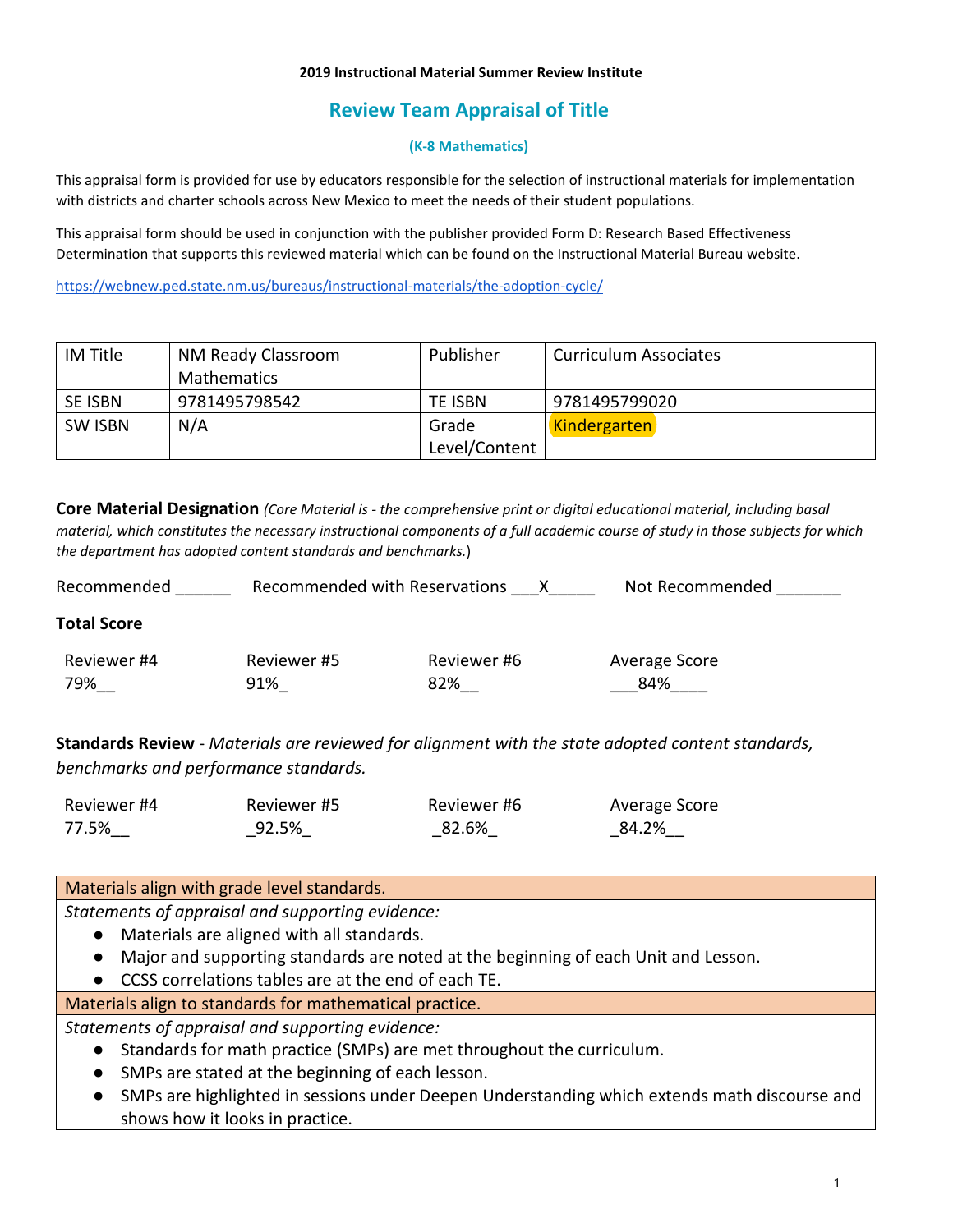● Multiple SMPs are indicated in each lesson.

Materials show aspects of rigor.

*Statements of appraisal and supporting evidence:*

- Materials include some aspects of rigor and are stronger in some areas than in other.
- Overall, the application aspect is not a focus of the entire curriculum.
- Assessments focus mainly on conceptual understanding and fluency aspects of rigor, but do not include application.

**Math Content Review** - *Materials are reviewed for relevant criteria pertaining to the support for teachers and students in the specific reviewed content area.*

| Reviewer #4 | Reviewer #5 | Reviewer #6 | Average Score |
|-------------|-------------|-------------|---------------|
| 96.4%       | 92.8%       | 85.7%       | 91.6%         |

Materials are consistent with grade level content, supporting the intent of the delivery and understanding of mathematics.

*Statements of appraisal and supporting evidence:*

- Conceptual understanding of kindergarten content is strong.
- Lessons are divided into sessions (40-60 min): 1-2 sessions dedicated to Explore, 1-2 to Develop and 1-2 to Refine.
- DOK level of questions delivered during instruction is not deep enough to promote deep understanding of the content. Many questions are close-ended.

## Materials support student learning of mathematics.

*Statements of appraisal and supporting evidence:*

- Purpose of each session is clearly stated.
- Students mainly work with counters and cubes to develop conceptual understanding. More variety of manipulatives are needed.
- Most of the work is whole group using the SW; more games and interactive activities online would be helpful.

**All Content Review** - *Materials are reviewed for relevant criteria pertaining to the support for teachers and students in the material regarding the progression of the standards, lesson structure, pacing, assessment, individual learners and cultural relevance.*

| Reviewer #4 | Reviewer # | Reviewer #6 | Average |
|-------------|------------|-------------|---------|
| 80%         | 87%        | 81.1%       | 82.8%   |

### Materials are consistent with the progressions in the standards.

- Learning Progression is in Lesson Overview at the beginning of each Lesson.
- TE Learning Progression states what students will be learning and doing in the lesson, in later lessons, and how it relates to First Grade.
- Lesson Overview states prerequisite skills.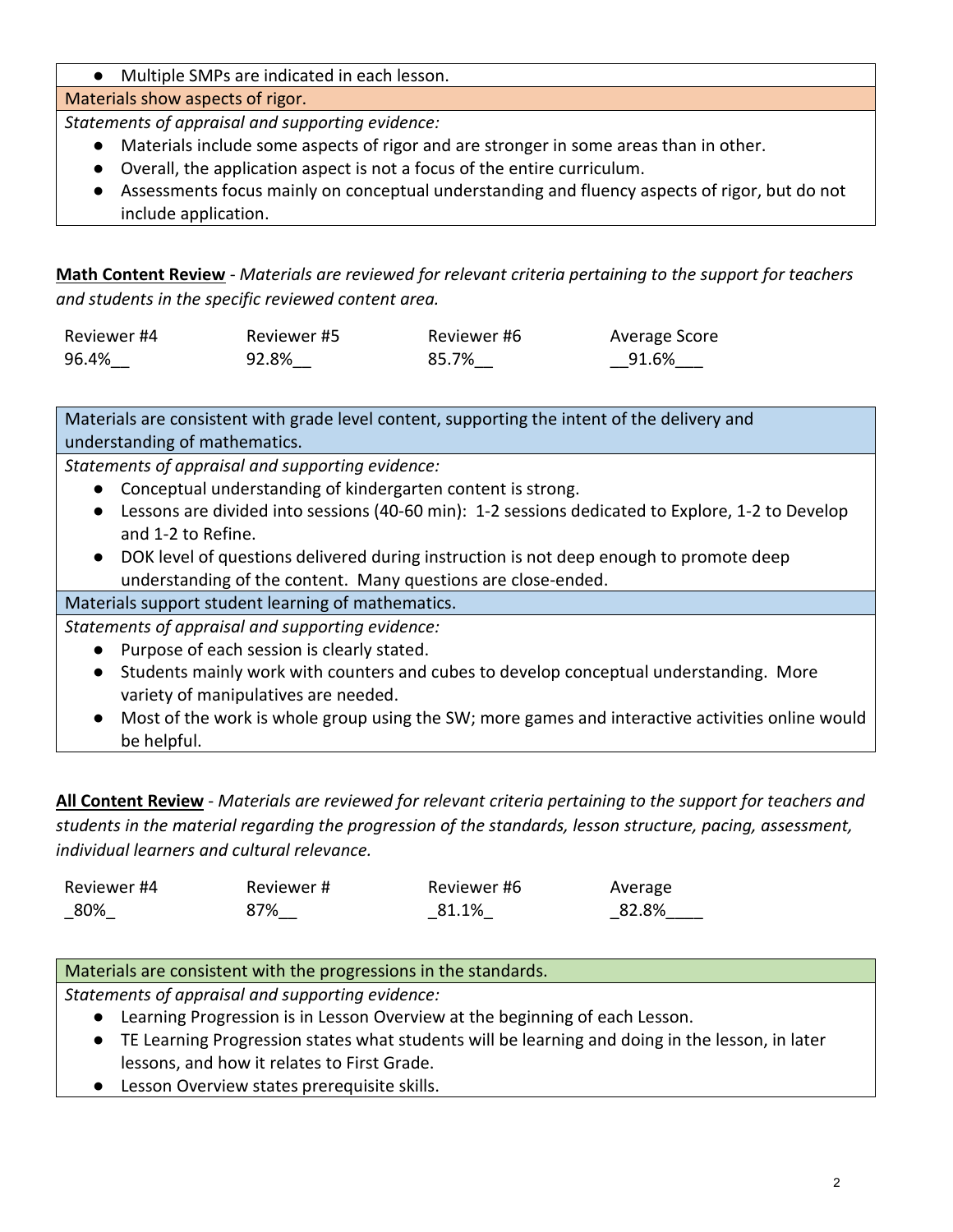Materials foster coherence through connections at a single grade, where appropriate and required by the standards.

*Statements of appraisal and supporting evidence:*

- Core Standards and additional Standards are listed in each Lesson Overview to show how standards are connected.
- Games and hands on activities practice and apply 2-3 related standards.
- Usually there is a Connection to Prior Knowledge in the Start of each Lesson.

Materials are well designed and take into account effective lesson structure and pacing.

*Statements of appraisal and supporting evidence:*

- Units, lessons and sessions are clearly noted.
- Pacing guide is found at end of each TE.
- Each session is about 45-60 minutes.
- Unit pacing is outlined; however, daily pacing is unclear.
- It is unclear when and how to implement fluency practice, additional practice, reteaching, and extension.

Materials offer teachers resources and tools to collect ongoing data about student progress on the standards.

*Statements of appraisal and supporting evidence:*

- End of lesson assessments are provided.
- Unit assessments are provided.
- Online component offers individual tracking and assessment.

Materials give all students extensive opportunities and support to explore key concepts.

*Statements of appraisal and supporting evidence:*

- 2 sessions each week are given to explore key concepts.
- Reteach and Extension activities are given at the end of each lesson.
- ELL and reteaching are not clearly embedded in each session.

Materials support effective use of technology to enhance student learning. Digital materials are accessible and available in multiple platforms.

*Statements of appraisal and supporting evidence:*

- Digital materials are web based, making them accessible on multiple platforms.
- Teacher's tool box online contains blackline masters, games, and additional support for reteaching and going beyond lessons.
- Learning games are finite and do not allow for reteaching/extension opportunities. Only one game for each Lesson.
- Not enough technology support is apparent to allow for student engagement.

### Materials can be easily customized for individual learners.

*Statements of appraisal and supporting evidence:*

- There are math games and math center activities suggestions.
- There are Reteach and Extension activities noted.
- Only assessments are customizable.

Materials take into account cultural perspectives.

- Family letter and activities are hands-on and work to engage students with their family and community.
- Family letter is in Spanish.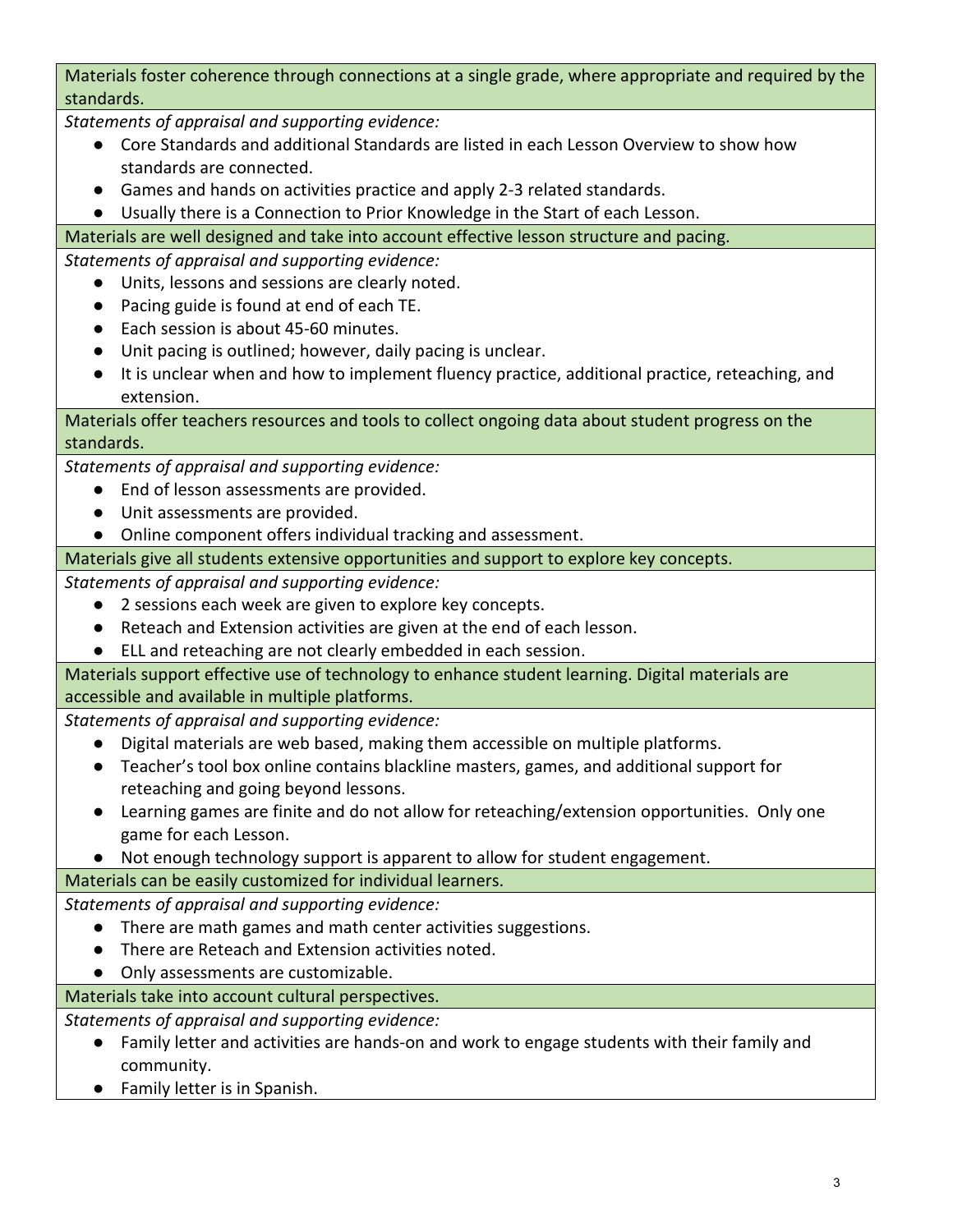- After completing most of the review, it was discovered that materials are available in Spanish; however, it is not evident of how this version would be accessed, as it is not explicitly embedded within Teacher's Guide.
- Approach to supporting ELL students is shallow and does not offer depth in each lesson.
- There are six Professional Learning pages that advise teachers on best practices.

**Reviewer Professional Summation** - *These materials are reviewed by Level II and Level III educators from across New Mexico. The reviewers have brought their knowledge, experience and expertise into the review of these materials. They offer here their individual summary of the material as a whole.* 

Reviewer #4 background and experience: 12 years' experience as a K and 1st grade teacher. NBCT teacher, TESOL endorsed.

*Professional summary of material:* While this material is aligned with the standards and provides good conceptual understanding for students, fluency and engaging application problems are not as strong. The most engaging activities are found in the reteach and extend portions of the materials. The day to day lessons seem dry and focus heavily on paper/pencil workbook pages with little time for uninterrupted individual work time or productive struggle. The materials do not seem to challenge the students' thinking.

Reviewer #5 background and experience: 6 years teaching experience in 3rd Grade, Master's Degree in Mathematical Education

*Professional summary of material:* Materials are easy to navigate. Student edition is colorful and well organized. Engaging activities are limited, as the vast majority are pencil and paper based. DOK questioning is surface level and does not allow for a deeper level of thinking for students. Cultural connections are also limited. Family newsletters are provided to support home learning supporting activities. Rigor throughout grade level is not consistent. Explicit English Language support is not embedded in lessons. Teacher's Guide is cumbersome and would be more user friendly if spiral bound.

Reviewer #6 background and experience: 10 years teaching experience in both special education and elementary education. TESOL endorsed with a Master's degree in Language, Literature and Multicultural studies

*Professional summary of material:* Material is aligned with standards and math practice standards, but does not include the depth and rigor that would be expected to effectively reach today's education expectations. Lessons are thorough and include student materials that are colorful and easy to navigate. Assessments and teacher questioning prompts are shallow and do not require much application or deep understanding of concepts. Differentiation strategies (centers, ELL support, enrichment) are included, but are not emphasized as much as they should be.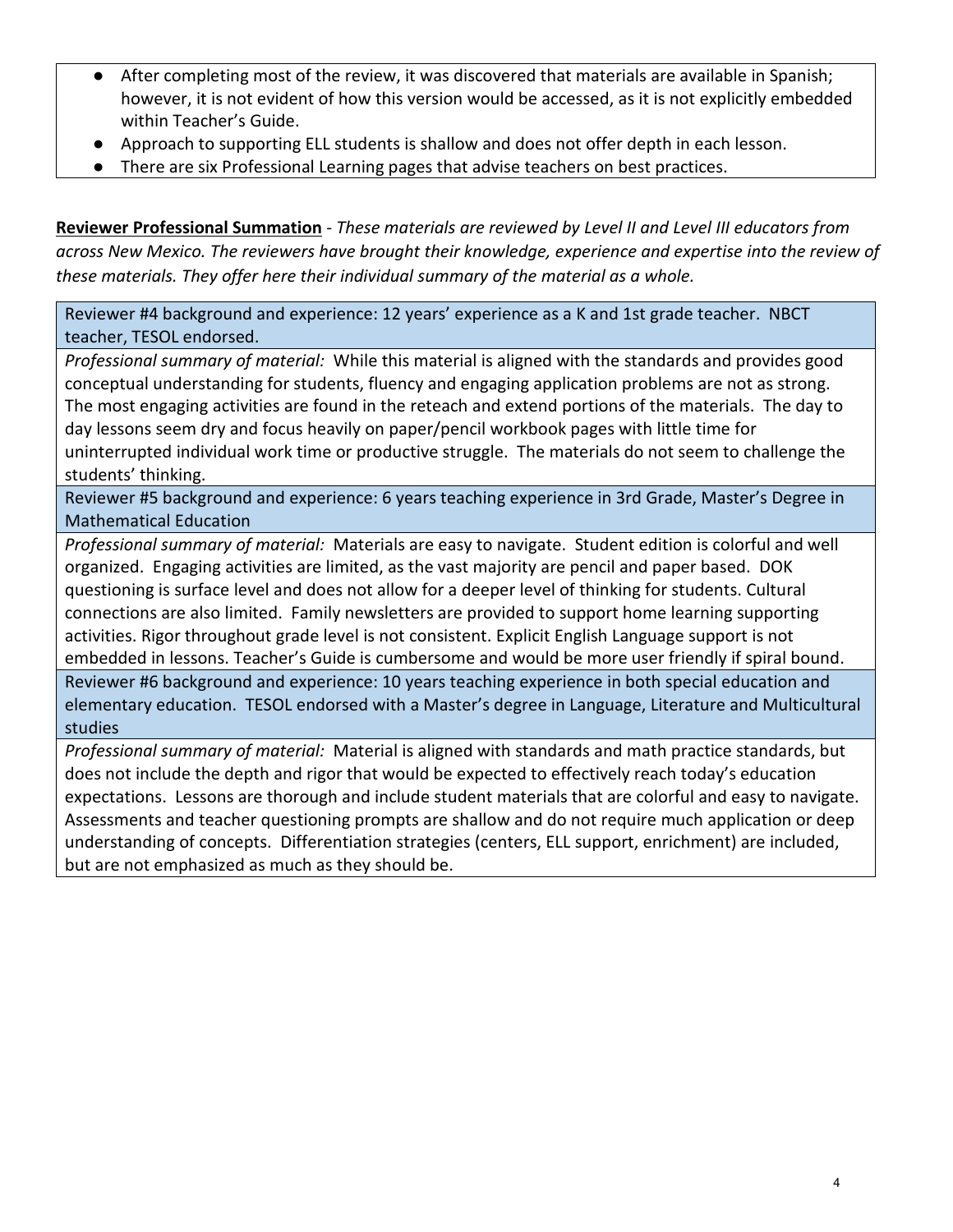# **Review Team Appraisal of Title**

### **(K-8 Mathematics)**

This appraisal form is provided for use by educators responsible for the selection of instructional materials for implementation with districts and charter schools across New Mexico to meet the needs of their student populations.

This appraisal form should be used in conjunction with the publisher provided Form D: Research Based Effectiveness Determination that supports this reviewed material which can be found on the Instructional Material Bureau website.

<https://webnew.ped.state.nm.us/bureaus/instructional-materials/the-adoption-cycle/>

| IM Title       | NM Ready Classroom | Publisher     | Curriculum Associates |
|----------------|--------------------|---------------|-----------------------|
|                | <b>Mathematics</b> |               |                       |
| <b>SE ISBN</b> | 9781495798559      | TE ISBN       | 9781495799037         |
| <b>SW ISBN</b> | N/A                | Grade         | Grade 1               |
|                |                    | Level/Content |                       |

**Core Material Designation** *(Core Material is - the comprehensive print or digital educational material, including basal material, which constitutes the necessary instructional components of a full academic course of study in those subjects for which the department has adopted content standards and benchmarks.*)

| Recommended        | Recommended with Reservations |             | Not Recommended |  |
|--------------------|-------------------------------|-------------|-----------------|--|
| <b>Total Score</b> |                               |             |                 |  |
| Reviewer #4        | Reviewer #5                   | Reviewer #6 | Average Score   |  |
| 86%                | 89%                           | 83%         | 86%             |  |

**Standards Review** - *Materials are reviewed for alignment with the state adopted content standards, benchmarks and performance standards.*

| Reviewer #4 | Reviewer #5 | Reviewer #6 | Average Score |
|-------------|-------------|-------------|---------------|
| 86.5%       | 92%         | 89%         | 89%           |

### Materials align with grade level standards.

*Statements of appraisal and supporting evidence*

- All standards are evident and aligned as noted in Common Core State Standards pB9.
- Standards are cited at the beginning of each Lesson.
- Standards are referenced in assessment materials.

### Materials align to standards for mathematical practice.

- Standards for Mathematical Practice (SMP) are cross referenced in back of book pages B15-B16.
- SMPs are cited in the Unit Plans and Lesson Plans.
- SMPs are noted in the Deepen Understanding section of some lessons.
- Front section of TG displays how SMP are referenced in Unit Plans, Lesson Plans and Sessions.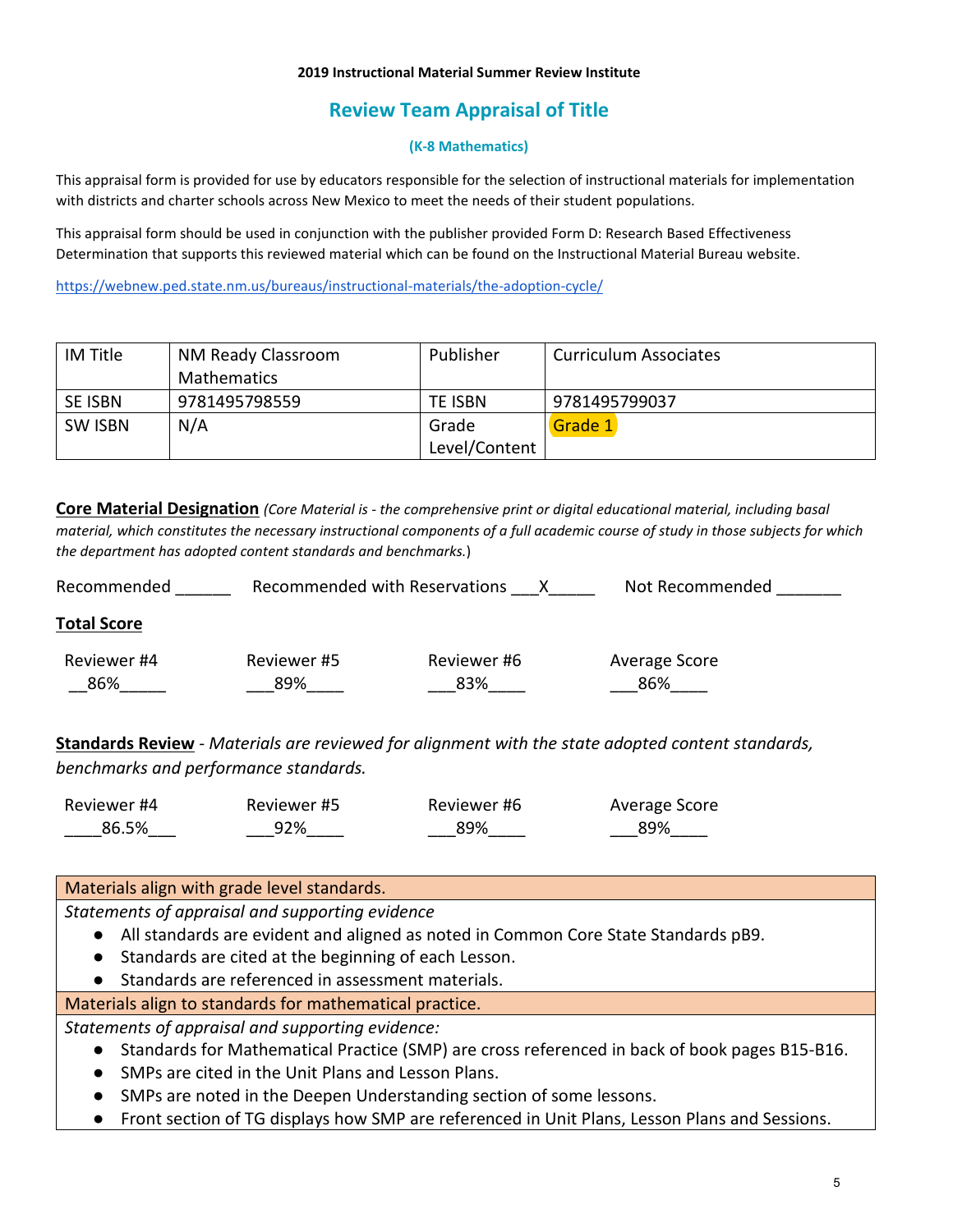Materials show aspects of rigor.

*Statements of appraisal and supporting evidence:*

- Mainly paper and pencil activities are provided.
- Engaging materials are not apparent to develop conceptual understanding.
- DOK level of questioning is low and does not show evidence of variation throughout materials.
- Questioning prompts are repeated in all Units. This does not develop higher level thinking.
- Content does not spiral to develop fluency.
- Application was high in Units 1-2, but taper off in Units 3-6.

**Math Content Review** - *Materials are reviewed for relevant criteria pertaining to the support for teachers and students in the specific reviewed content area.*

| Reviewer #4 | Reviewer #5 | Reviewer #6 | Average Score |
|-------------|-------------|-------------|---------------|
| 93%         | 96%         | 79%         | 89%           |

Materials are consistent with grade level content, supporting the intent of the delivery and understanding of mathematics.

*Statements of appraisal and supporting evidence:*

- Units state objectives, prerequisite skills and learning progression.
- All grade level standards are covered throughout the entirety of materials.
- Many examples are pencil/paper and do not start with concrete and progress to abstract to develop clear conceptual understanding.
- Small Group Differentiation suggestions are in each unit.

### Materials support student learning of mathematics.

*Statements of appraisal and supporting evidence:*

- Material is sequenced to Explore, Develop and Refine Content.
- Connections to prior knowledge start each session.
- During the Discuss It routine, the teacher asks questions that guide students to discuss, but do not challenge students to connect/understand the content deeply.
- Most questions require one to two word answers.
- A Home Letter is included with each lesson, which gives activities and tips for families to support content learning at home.

**All Content Review** - *Materials are reviewed for relevant criteria pertaining to the support for teachers and students in the material regarding the progression of the standards, lesson structure, pacing, assessment, individual learners and cultural relevance.*

| Reviewer #4 | Reviewer #5 | Reviewer #6 | Average Score |
|-------------|-------------|-------------|---------------|
| 83.5%       | 80%         | 68%         | 77%           |

### Materials are consistent with the progressions in the standards.

- Each unit reviews progressions from prior grade levels, discusses how content relates to the next grade level, and notes prerequisite skills needed.
- Lessons are consistent in natural progressions from concrete to abstract.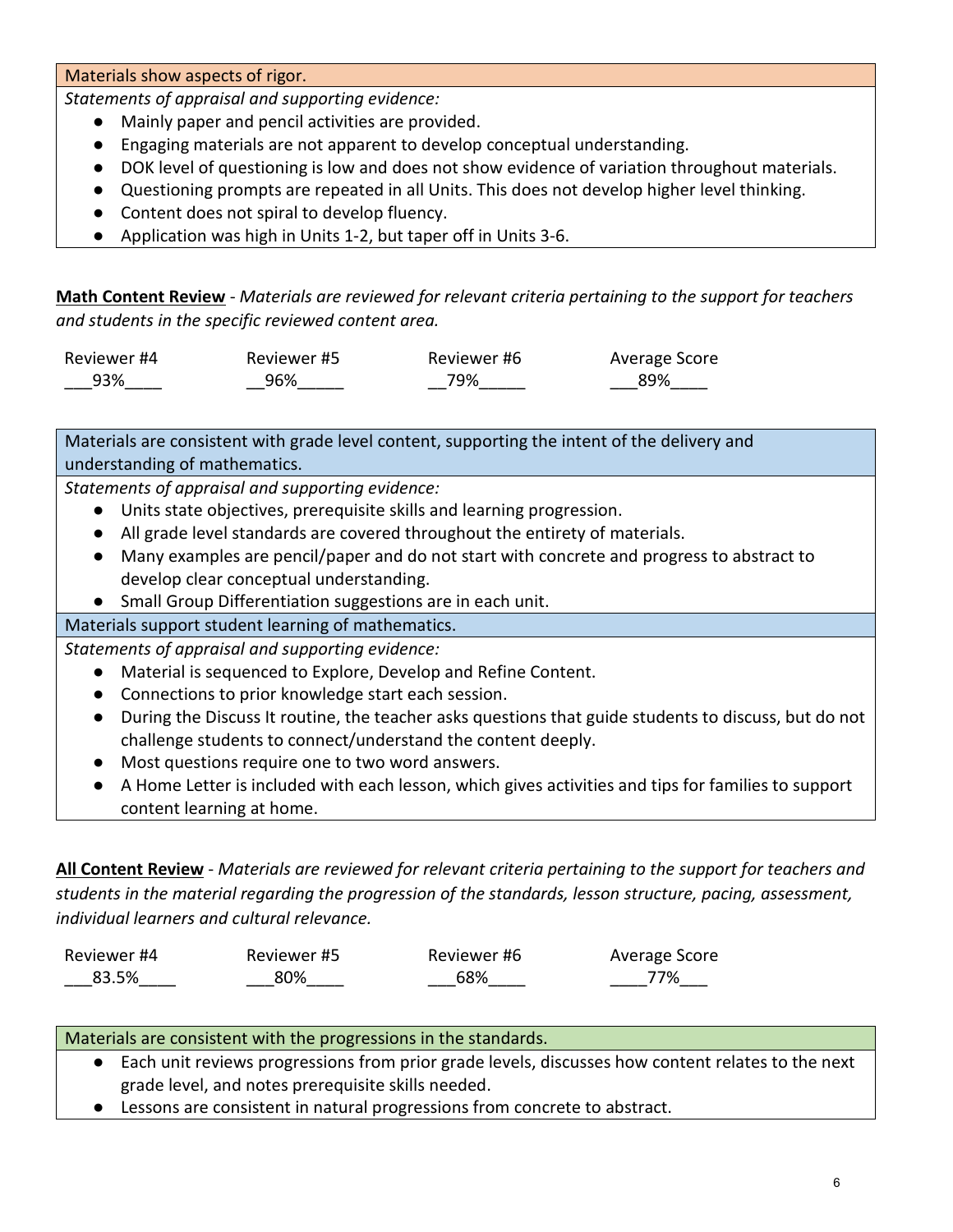● Each of the major standards is the focus of at least one lesson (5 session) and is typically applied in another lesson.

Materials foster coherence through connections at a single grade, where appropriate and required by the standards.

- Materials show a natural progression throughout the grade level and connect to future learning.
- The games that are included address multiple grade level standards.

Materials are well designed and take into account effective lesson structure and pacing.

- Lessons are designed to be taught 45-60 minutes daily with multiple "sessions".
- Material could be covered completely within a typical school day, and completed in a typical school year.
- Guideline for pacing is included in the back material in each Teacher's Guide.
- Additional practice, fluency, group work, reteaching and enrichment are not clearly accounted for in session minutes.

Materials offer teachers resources and tools to collect ongoing data about student progress on the standards.

- Materials offer use of technology piece for students and teachers, and provide reports on student performance levels.
- Rubrics are included for most open-ended response questions. Some include detailed descriptions of each scoring level, but others are very generic and general in their descriptions.
- Assessments are summative and do not vary in style or product. They are paper/pencil assessments that are mainly 'fill in the blank' or multiple choice questions with little explanation of student thinking.

Materials give all students extensive opportunities and support to explore key concepts.

*Statements of appraisal and supporting evidence:*

- Lessons include scaffolding ideas and activities at the beginning of each lesson, but these are not included throughout each session.
- Center ideas are included in the online materials, but guidance for implementing these centers is not very specific.
- Language development sections are included in some sessions, but are not very engaging and are not woven through the entire lesson.

Materials support effective use of technology to enhance student learning. Digital materials are accessible and available in multiple platforms.

*Statements of appraisal and supporting evidence:*

- Digital materials include interactive lessons and activities as well as games.
- Digital materials are accessible through multiple platforms; however, no evidence could be located to determine if materials could be accessed through mobile devices or tablets.
- Learning games for students are included, but are limited in content.

# Materials can be easily customized for individual learners.

*Statements of appraisal and supporting evidence:*

- Small group differentiation activities and lessons are cited in the Lesson Overview.
- Differentiation is not embedded in lessons.
- Online learning games can be assigned to individual students based on learning needs, but games do not change based on student performance and are not as rigorous as might be desired.
- Lesson quizzes can be modified to change picture or numbers.
- Online interactive lessons can be assigned to students based on learning needs.

Materials take into account cultural perspectives.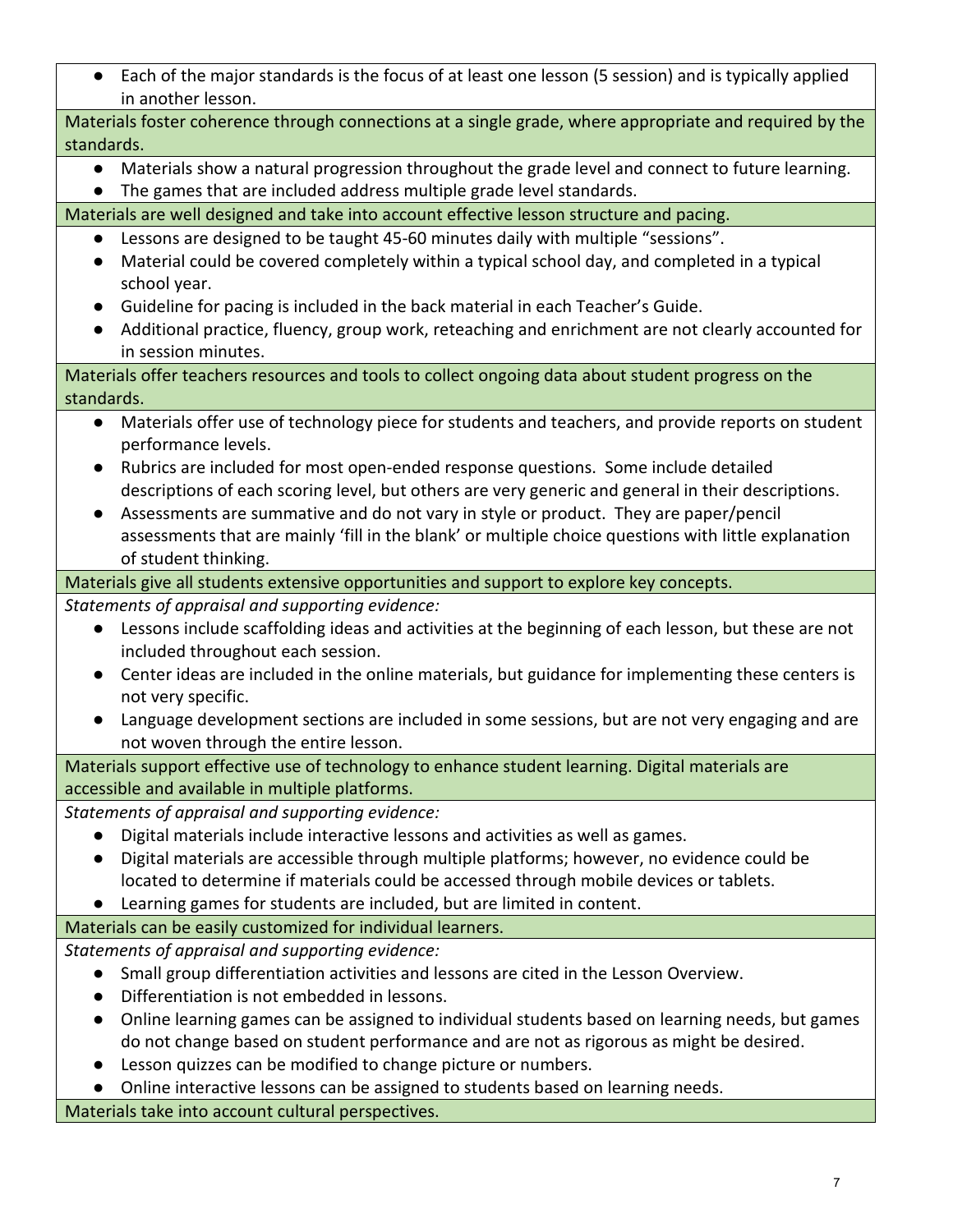*Statements of appraisal and supporting evidence:*

- Connections to community and cultural responsiveness are found at the beginning of each lesson.
- In the Family Letter, students are encouraged to make connections about their own culture and report it to the class.
- Some sessions include questions regarding students' home lives, but the questioning is surface level and does not ask them to expand on their ideas.
- Suggestions for discussions and activities to connect with learners with diverse backgrounds are offered at the beginning of each lesson in the "Connect to Community and Cultural Responsiveness". These strategies are not included or emphasized throughout the sessions.

**Reviewer Professional Summation** - *These materials are reviewed by Level II and Level III educators from across New Mexico. The reviewers have brought their knowledge, experience and expertise into the review of these materials. They offer here their individual summary of the material as a whole.* 

Reviewer #4 background and experience: 12 years' experience as a K and 1st grade teacher. NBCT teacher, TESOL endorsed.

*Professional summary of material:* The Standards and SMPs are evident in the materials, but there is a lack of rigor. Conceptual problems and discussion are low level. Manipulatives and hands-on learning is sparse for all learners. Hands-on activities are evident for reteaching instead of conceptual understanding. Fluency activities are not spiraled in future units and there is not a lot of independent practice. The materials are heavily reliant on paper/pencil workbook pages and at times there is a single fill in the blank on a workbook page resulting in wasted paper.

Reviewer #5 background and experience: 15 years classroom experience in both general and special education. 6 years teaching experience in 3rd Grade, Master's Degree in Mathematical Education

*Professional summary of material:* The standards and SMPs are evident throughout the material. The majority of the content is paper/pencil learning based for the students. Work with manipulatives is limited and not highly engaging. Lessons include discussions through guided questioning; however, the questions are very surface level and not all lead to critical thinking. Digital materials are available, but are limited with regard to game based, interactive learning. While rigor criteria was met overall, it was surface level. Material is organized by lesson and session number, but unit number is not easy to decipher.

Reviewer #6 background and experience: 10 years teaching experience in both special education and elementary education. TESOL endorsed with a Master's degree in Language, Literature and Multicultural studies

*Professional summary of material:*

These materials address and effectively teach all grade 1 Common Core Standards. There is differentiation and support for ELL learners available, but it is not as developed as it could be. The students are expected to learn most of the content through paper and pencil tasks and are not given many hands-on activities. The level of questioning does not include the rigor that would typically be expected when teaching CCSS, but class and small group discussion are a focal point of this curriculum.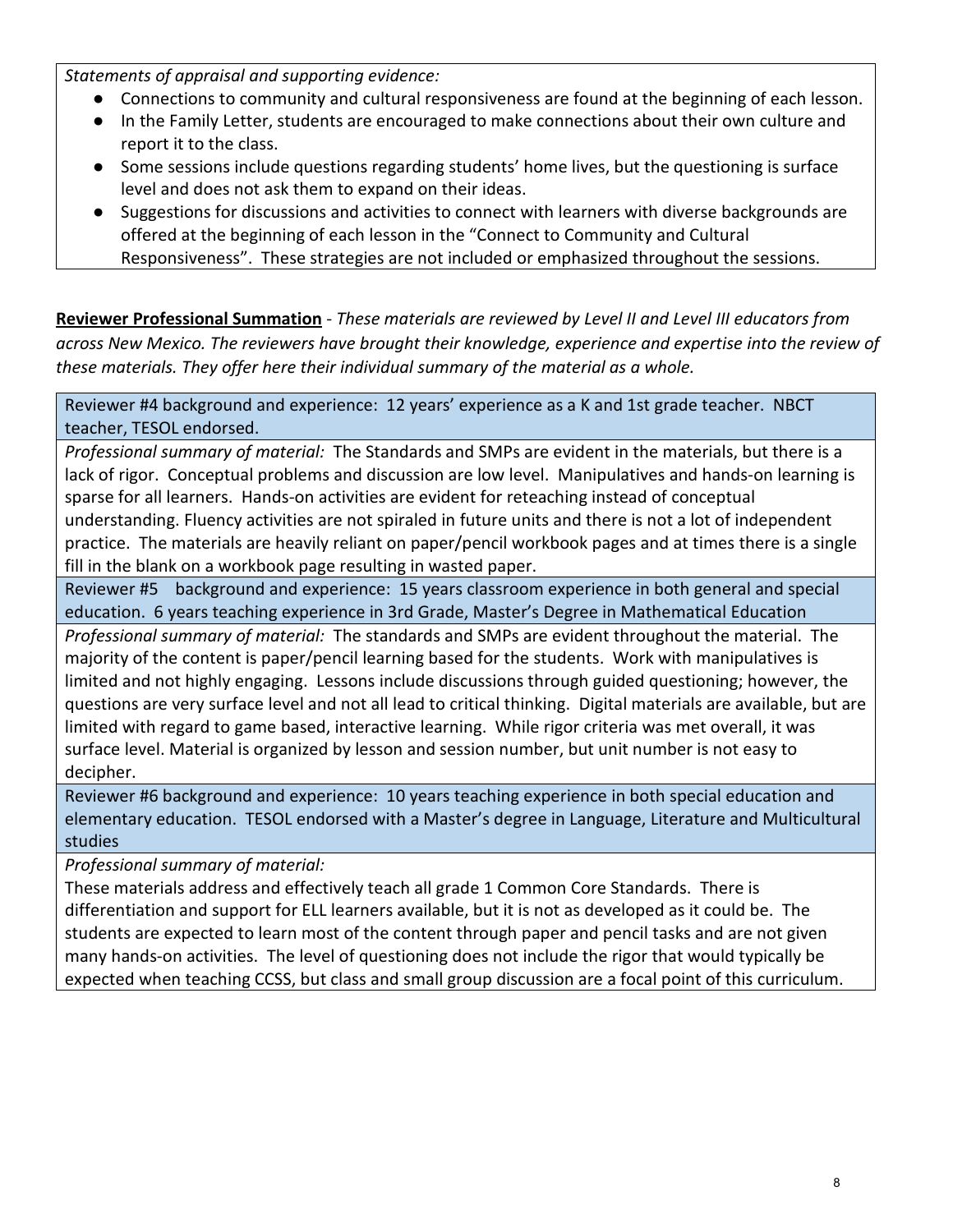# **Review Team Appraisal of Title**

### **(K-8 Mathematics)**

This appraisal form is provided for use by educators responsible for the selection of instructional materials for implementation with districts and charter schools across New Mexico to meet the needs of their student populations.

This appraisal form should be used in conjunction with the publisher provided Form D: Research Based Effectiveness Determination that supports this reviewed material which can be found on the Instructional Material Bureau website.

<https://webnew.ped.state.nm.us/bureaus/instructional-materials/the-adoption-cycle/>

| IM Title       | NM Ready Classroom | Publisher     | Curriculum Associates |
|----------------|--------------------|---------------|-----------------------|
|                | <b>Mathematics</b> |               |                       |
| <b>SE ISBN</b> | 9781495798566      | TE ISBN       | 9781495799044         |
| <b>SW ISBN</b> | N/A                | Grade         | Grade 2               |
|                |                    | Level/Content |                       |

**Core Material Designation** *(Core Material is - the comprehensive print or digital educational material, including basal material, which constitutes the necessary instructional components of a full academic course of study in those subjects for which the department has adopted content standards and benchmarks.*)

| Recommended        | Recommended with Reservations |             | Not Recommended |  |
|--------------------|-------------------------------|-------------|-----------------|--|
| <b>Total Score</b> |                               |             |                 |  |
| Reviewer #4        | Reviewer #5                   | Reviewer #6 | Average Score   |  |
| 86%                | 92%                           | 85%         | 88%             |  |

**Standards Review** - *Materials are reviewed for alignment with the state adopted content standards, benchmarks and performance standards.*

| Reviewer #4 | Reviewer #5 | Reviewer #6 | Average Score |
|-------------|-------------|-------------|---------------|
| 91%         | 97%         | 89%         | 91%           |

| Materials align with grade level standards.                         |
|---------------------------------------------------------------------|
| Statements of appraisal and supporting evidence:                    |
| All standards were met in the materials.<br>$\bullet$               |
| Standards are cross referenced in the TG, Back Matter.<br>$\bullet$ |
| Standards are cited at the beginning of each lesson.<br>$\bullet$   |
| Materials align to standards for mathematical practice.             |
| Statements of appraisal and supporting evidence:                    |
| • All Standards for Mathematical Practice (SMP) are met.            |
| SMPs cross reference in the TG, Back Matter.                        |
| Deeper Understanding highlights SMP in lesson.                      |
| SMP 3 constructing arguments questions were at times closed ended.  |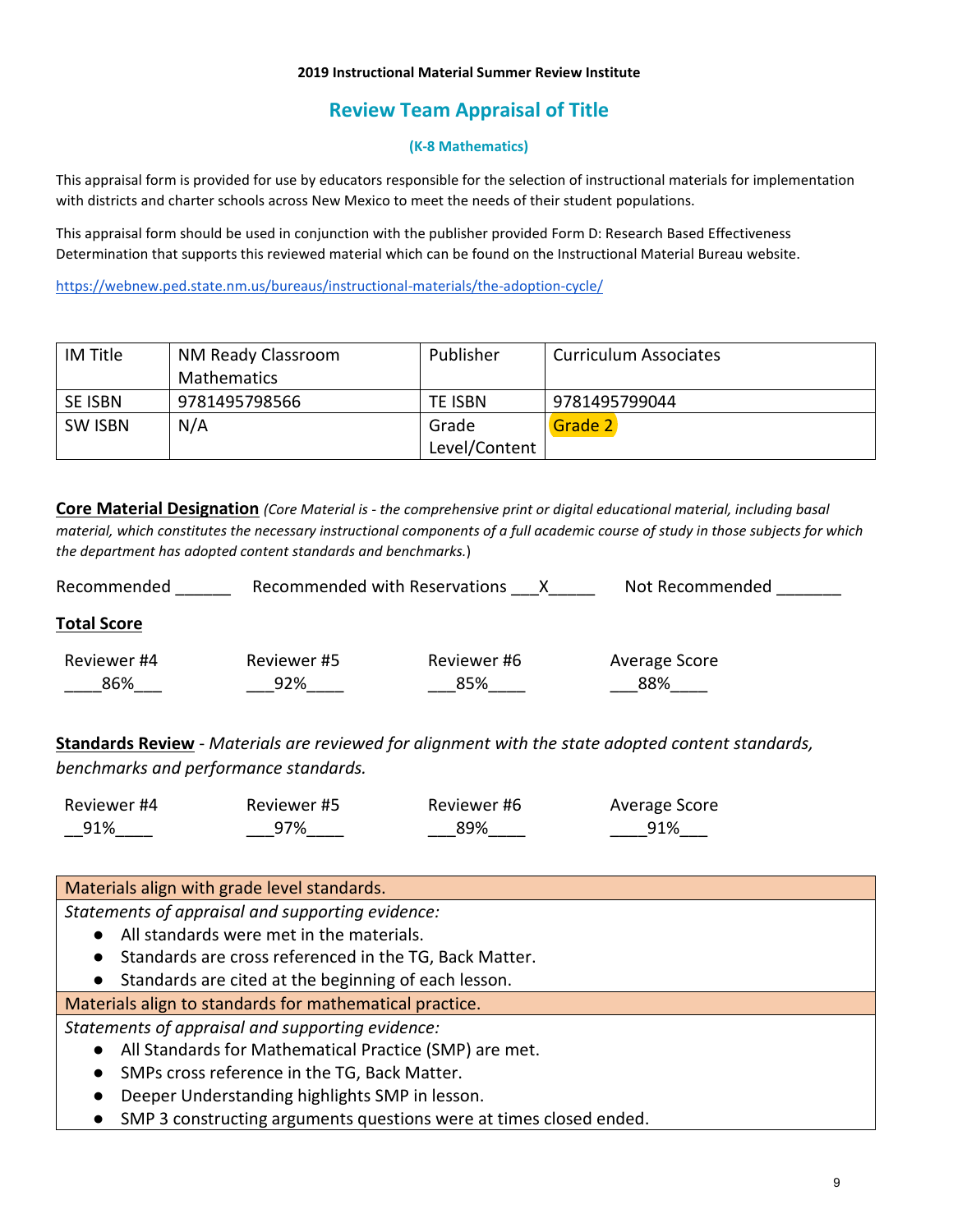Materials show aspects of rigor.

*Statements of appraisal and supporting evidence:*

- Materials are not balanced in rigor.
- Opportunities for application evident in most lessons.
- Fluency does not spiral throughout the entire curriculum.
- Lessons went from abstract to concrete to develop conceptual understanding, instead of concrete to abstract.

**Math Content Review** - *Materials are reviewed for relevant criteria pertaining to the support for teachers and students in the specific reviewed content area.*

| Reviewer #4 | Reviewer #5 | Reviewer #6 | Average Score |
|-------------|-------------|-------------|---------------|
| 93%         | 93%         | 89%         | 92%           |

Materials are consistent with grade level content, supporting the intent of the delivery and understanding of mathematics.

*Statements of appraisal and supporting evidence:*

- Units state learning progression with prerequisites from First Grade, expectations at grade 2 and what's next in 3rd grade.
- Many examples are paper/pencil and do not start with concrete and progress to abstract to develop clear, conceptual understanding.
- Small group differentiation suggestions are in each unit, but are separate from the lesson.

### Materials support student learning of mathematics.

*Statements of appraisal and supporting evidence:*

- Material is sequenced to Explore, Develop and Refine Content.
- Connections to prior knowledge start each session.
- Students are provided with a self-checklist at the beginning and of each unit, but the questions are vague, shallow, and do not lend to critical thinking, reflection, or ownership of students' learning.
- During the Discuss It routine, the teacher asks questions that guide students to discuss, but do not challenge students to connect/understand the content deeply.
- Most questions require one to two word answers with no expectation of explanation for solving.
- A Home Letter is included with each lesson, which gives activities and tips for families to support content learning at home and is included in a Spanish version.

**All Content Review** - *Materials are reviewed for relevant criteria pertaining to the support for teachers and students in the material regarding the progression of the standards, lesson structure, pacing, assessment, individual learners and cultural relevance.*

| Reviewer #4 | Reviewer #5 | Reviewer #6 | Average Score |
|-------------|-------------|-------------|---------------|
| 87%         | 78%         | 73%         | 79%           |

Materials are consistent with the progressions in the standards. *Statements of appraisal and supporting evidence:*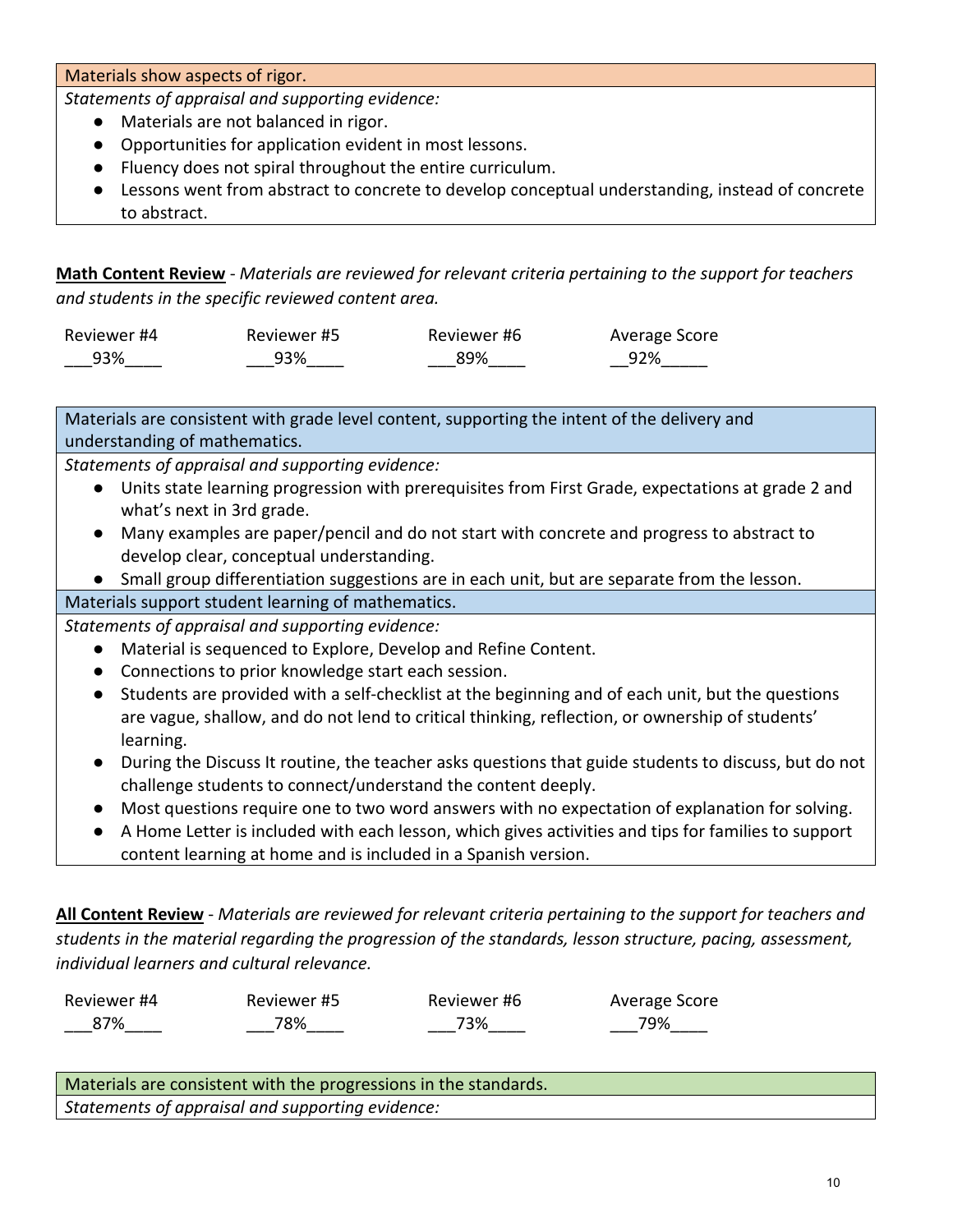- Each unit states progressions from prior grade levels and indicates how new content relates to the next grade level, and notes prerequisite skills needed.
- Most lessons are consistent in natural progression. However, there is inconsistency in this area.
- Each of the major standards is the focus of at least one lesson (5 session).
- Because there is no spiral, lessons are stand alone. Standards are rarely revisited.

Materials foster coherence through connections at a single grade, where appropriate and required by the standards.

*Statements of appraisal and supporting evidence:*

- There are not a lot of connections made through the material except in the Mathematics in Action segments that support multiple standards.
- Materials show a natural progression throughout the grade level and connect to future learning.
- Lessons provide learning strategies scaffolded in units.
- Lessons state standards and supporting standards.
- iReady games are included to address multiple grade level standards.

Materials are well designed and take into account effective lesson structure and pacing.

*Statements of appraisal and supporting evidence:*

- Lessons are designed to be taught 45-60 minutes daily with multiple "sessions".
- Material could be covered completely within a typical school day and be completed in a typical school year.
- Guideline for pacing is included in the back material in each Teacher's Guide.
- Additional practice, fluency, group work, reteaching and enrichment are not clearly accounted for in session minutes.
- Materials require teachers to flip back and forth to meet ELL language standards and cultural proficiency.

Materials offer teachers resources and tools to collect ongoing data about student progress on the standards.

*Statements of appraisal and supporting evidence:*

- Materials offer technology pieces for students and teachers to collect data.
- Reports on student performance levels are available in iReady online resource.
- Rubrics are included for most open-ended response questions. Some included detailed descriptions of each scoring level, but others are very generic and general in their descriptions.
- Assessments are summative and do not vary in style or product. They are paper/pencil assessments that are mainly "fill in the blank" or multiple choice questions with little explanation of student thinking.

# Materials give all students extensive opportunities and support to explore key concepts.

*Statements of appraisal and supporting evidence:*

- Mathematics in Practice activities allow students to explore concepts more in depth and to apply them to real world activities and situations.
- Lessons include scaffolding ideas and activities at the beginning of each lesson, but these are not included throughout each session.
- Language development sections are included at the beginning of lessons but are not emphasized.
- ELL strategies are not emphasized throughout each lesson but are included sparingly.
- Strategies for meeting the needs of all students is not embedded in the materials.

Materials support effective use of technology to enhance student learning. Digital materials are accessible and available in multiple platforms.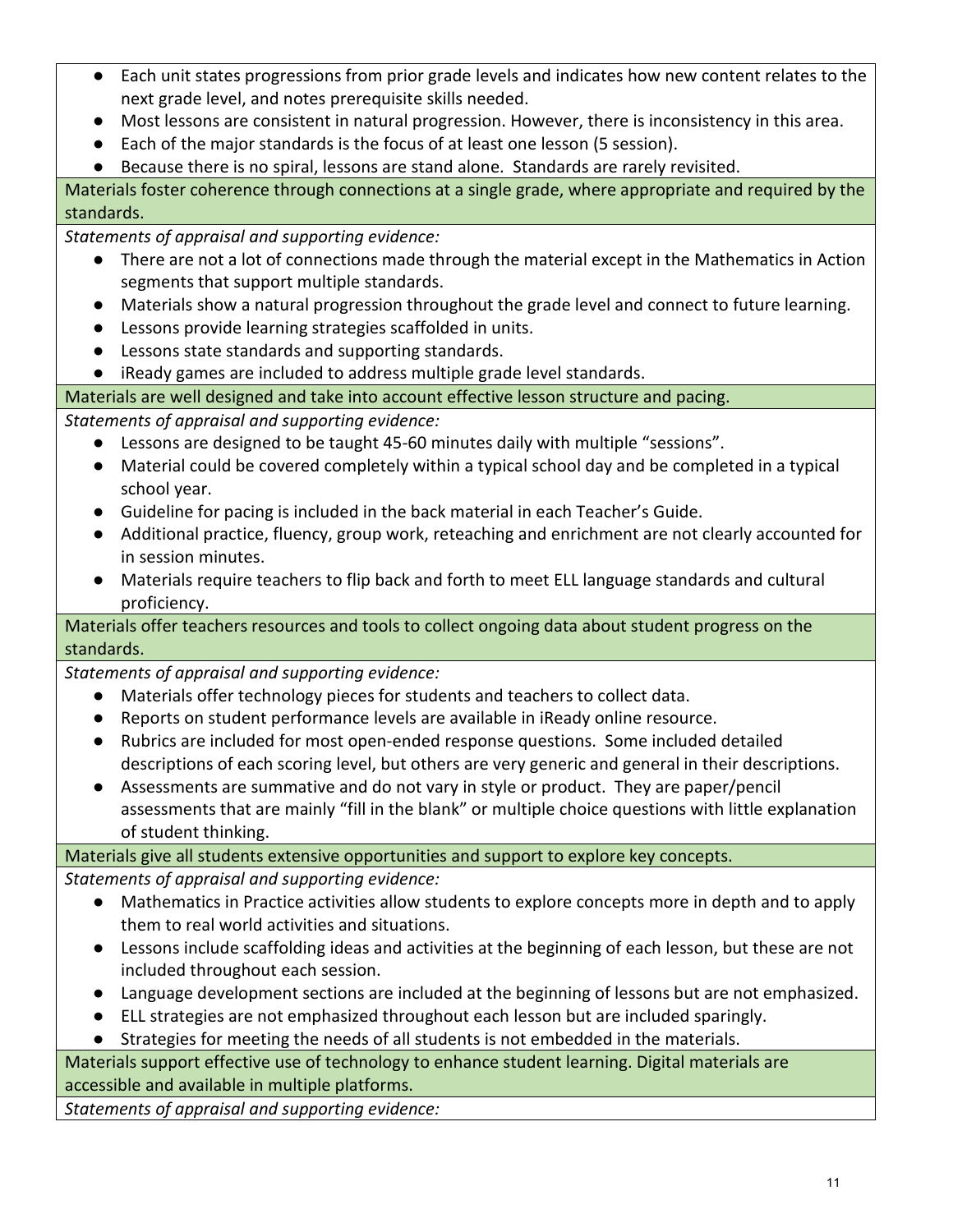- Teacher guide, student materials and assessments are available online.
- Digital materials include interactive lessons, activities and games.
- Digital materials are accessible through multiple platforms.
- Learning games for students are included, but are limited in content and do not vary much depending on lesson or content.

Materials can be easily customized for individual learners.

*Statements of appraisal and supporting evidence:*

- Small Group Differentiation activities and lessons are cited in the Lesson Overview.
- Online learning games can be assigned to individual students based on learning needs, but they do not change based on student performance and are not as rigorous as might be desired.
- Online lesson quizzes can be modified to change picture or numbers.
- Online interactive lessons can be assigned to students based on learning needs.

# Materials take into account cultural perspectives.

*Statements of appraisal and supporting evidence:*

- A Family Letter is included, in which students are encouraged to make connections about their own culture and report it to the class.
- Sessions include a vocabulary development section with some visuals.
- Suggestions for discussions and activities to connect with learners with diverse backgrounds are offered at the beginning of each lesson in the "Connect to Community and Cultural Responsiveness". These strategies are not included or emphasized throughout the sessions.
- Literacy Connections are vague and do not require deeper thinking into cultural issues.

**Reviewer Professional Summation** - *These materials are reviewed by Level II and Level III educators from across New Mexico. The reviewers have brought their knowledge, experience and expertise into the review of these materials. They offer here their individual summary of the material as a whole.* 

Reviewer #4 background and experience: 12 years' experience as a K and 1st grade teacher. NBCT teacher, TESOL endorsed.

*Professional summary of material:*

The curriculum lacks rigor and higher level thinking for students. 2nd grade material does a good job with story problems and application. Math in Action activities combine previous learning into related activities. Most of the conceptual learning is done with examples in the workbook pages, instead of discovering and problem solving with real world experiences and hands-on projects. Material is not spiraled. Students have little opportunity to develop fluency. Very workbook centered. Cultural perspectives and diversity are lacking.

Reviewer #5 background and experience: background and experience: 15 years classroom experience in both general and special education. 6 years teaching experience in 3rd Grade, Master's Degree in Mathematical Education

*Professional summary of material:*

The materials were easy to navigate through. The standards and SMPs are evident in the materials. The majority of the content is paper/pencil learning for the students. Evidence of highly engaging activities or use of engaging manipulatives was not found. Game based learning was dry, finite, and not engaging long term for students. Lessons include discussions through guided questioning. However, the questions are very surface level (most DOK 1) and not all lead to students' critical thinking. Digital materials are available, but are limited with regard to being game based, interactive learning. While the rigor criteria was met overall, it was basic/surface level. Material is organized by lesson and session number, but unit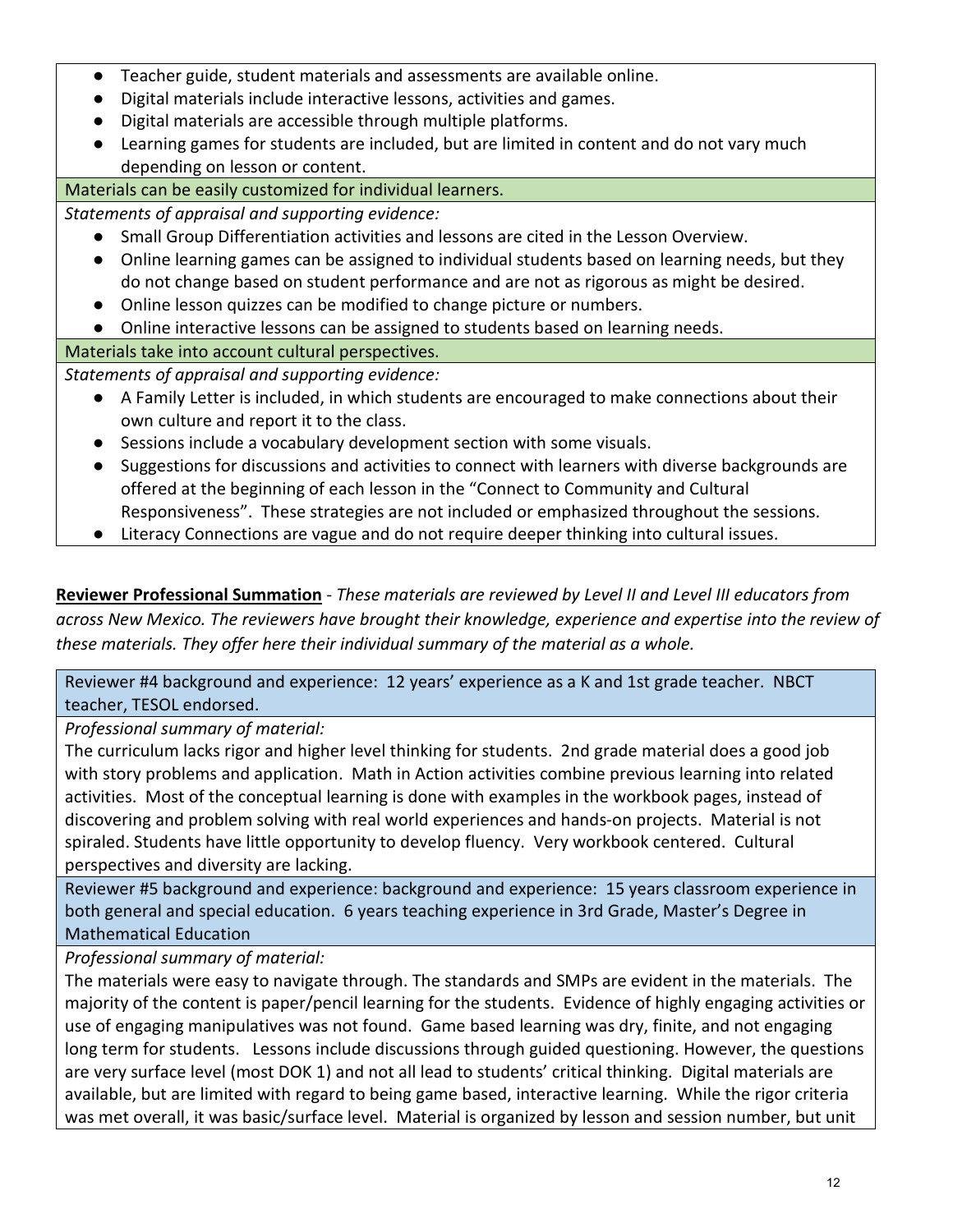number is not easy to decipher after initial introduction of unit. Literacy connections were random, with no obvious connection to lesson. This could be confusing to students. Evidence of deep and meaningful culturally responsive teaching was not evident. Teacher's Guide is cumbersome and would be more user friendly if spiral bound.

Reviewer #6 background and experience: 10 years teaching experience in both special education and elementary education. TESOL endorsed with a Master's degree in Language, Literature and Multicultural studies

*Professional summary of material:*

The second grade material emphasizes a lot of application throughout the entire curriculum by having students solve a lot of word problems. The fluency aspect of the standards is not effectively met. Most of the activities and conceptual development are practiced through pencil/paper activities in the student workbook and do not include many hands on opportunities for students to practice new skills. The level of questioning tends to be more basic.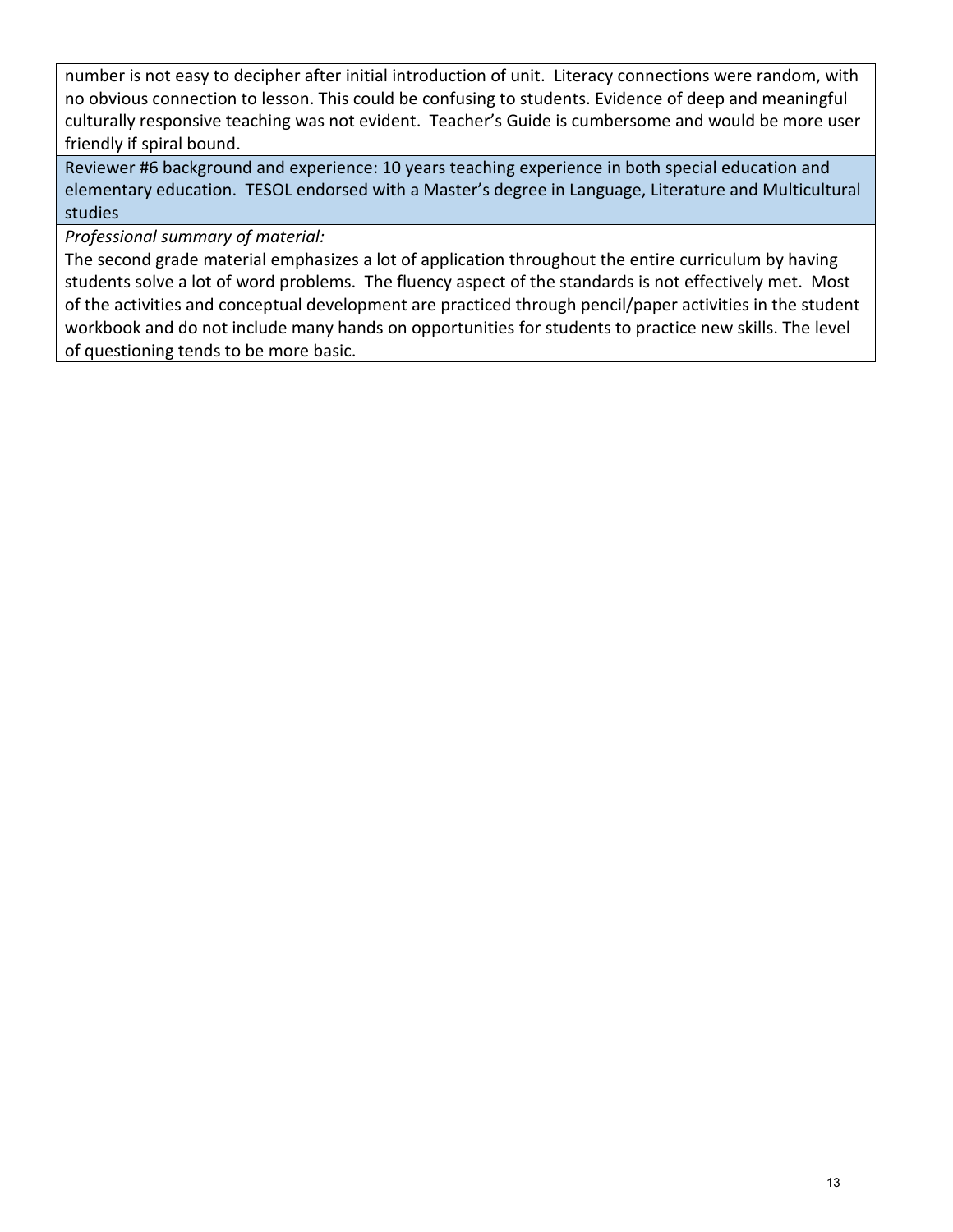# **Review Team Appraisal of Title**

### **(K-8 Mathematics)**

This appraisal form is provided for use by educators responsible for the selection of instructional materials for implementation with districts and charter schools across New Mexico to meet the needs of their student populations.

This appraisal form should be used in conjunction with the publisher provided Form D: Research Based Effectiveness Determination that supports this reviewed material which can be found on the Instructional Material Bureau website.

<https://webnew.ped.state.nm.us/bureaus/instructional-materials/the-adoption-cycle/>

| IM Title       | NM Ready Classroom | Publisher     | <b>Curriculum Associates</b> |
|----------------|--------------------|---------------|------------------------------|
|                | <b>Mathematics</b> |               |                              |
| <b>SE ISBN</b> | 9781495798573      | TE ISBN       | 9781495799051                |
| <b>SW ISBN</b> | N/A                | Grade         | Grade 3                      |
|                |                    | Level/Content |                              |

**Core Material Designation** *(Core Material is - the comprehensive print or digital educational material, including basal material, which constitutes the necessary instructional components of a full academic course of study in those subjects for which the department has adopted content standards and benchmarks.*)

| Recommended           | <b>Recommended with Reservations</b><br>x |                        | Not Recommended         |  |
|-----------------------|-------------------------------------------|------------------------|-------------------------|--|
| <b>Total Score</b>    |                                           |                        |                         |  |
| Reviewer #25<br>96.5% | Reviewer #26<br>94.5%                     | Reviewer #27<br>90.67% | Average Score<br>93.89% |  |

**Standards Review** - *Materials are reviewed for alignment with the state adopted content standards, benchmarks and performance standards.*

| Reviewer #25 | Reviewer #26 | Reviewer #27 | Average Score |
|--------------|--------------|--------------|---------------|
| 96.36%       | 92.53%       | 92.80%       | 93.90%        |

Materials align with grade level standards.

*Statements of appraisal and supporting evidence:*

Materials do align with grade level standards. The materials cover all the standards for 3rd grade, as shown through the Pacing Guide and Unit Topic overviews TE p.A4-A11 with the lessons listed with their standards of focus. Content is also identified with M (major), S (supporting), and A (additional) for type of focus on Common Core State Standards. Materials did not use vocabulary related to properties (associative, distributive, & commutative), but content application was there and is what is expected. Materials align to standards for mathematical practice.

*Statements of appraisal and supporting evidence:*

Materials align to standards of mathematical practice. The materials cover all of the standards for math practice (SMP), as shown in the Unit Topic overviews TE p.A4-A11 with the lessons listed with their math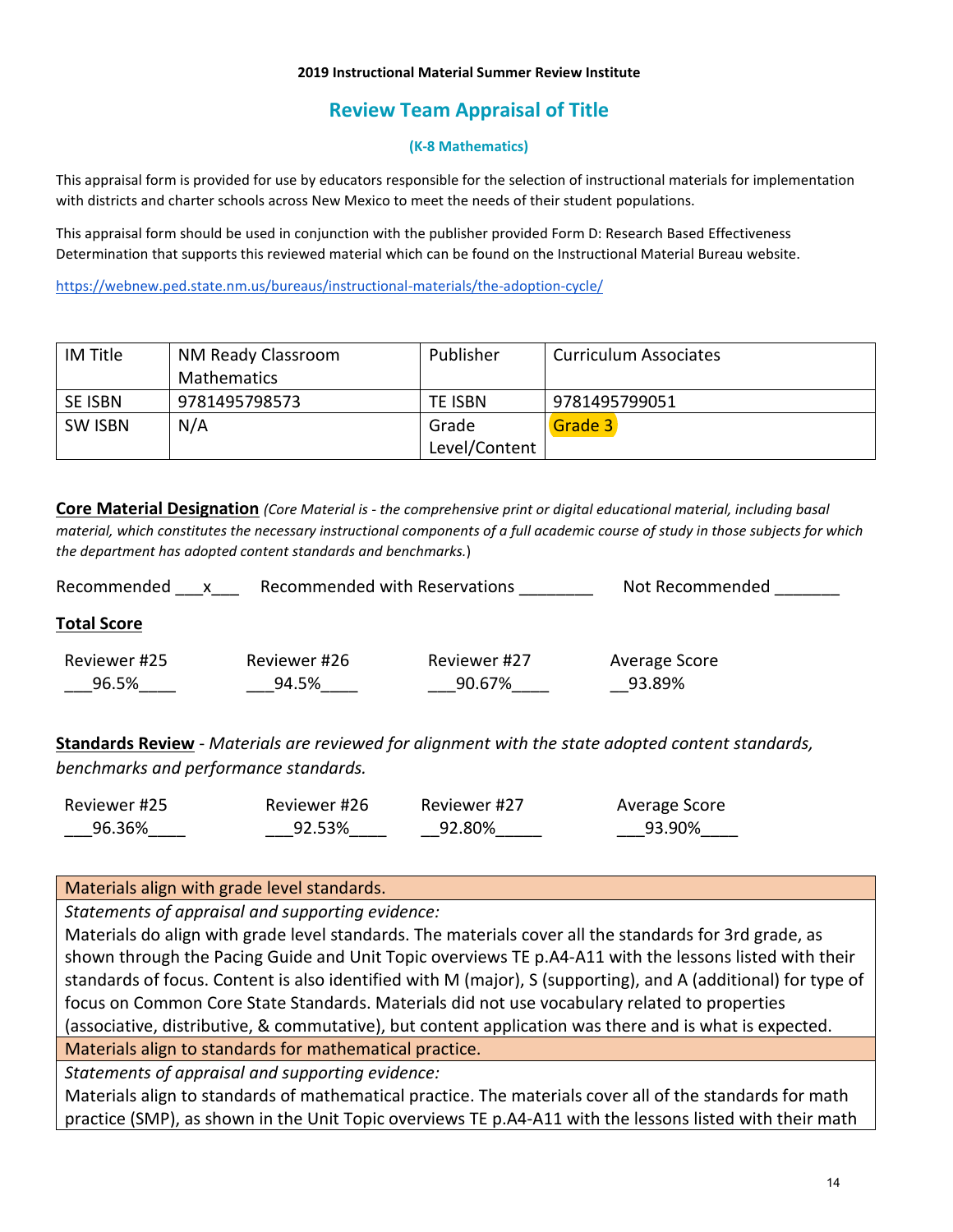practice standards of focus. More detail about practices in this curriculum can be found on TE p.1i-1l. In the Teacher Tool Box under program implementation in the student handbook the SMP are there in kid friendly terms, along with discussion prompts and accountable talk stems.

## Materials show aspects of rigor.

*Statements of appraisal and supporting evidence:*

Materials show aspects of rigor. For conceptual understanding the Try it, Discuss it, Connect it routine builds the conceptual understanding with models and support (A24-25) and in the Teacher Tool Box under program implementation called Try-Discuss-Connect Routine Resources. For procedural skill and fluency, the Teacher Tool Box has many support materials including additional support for fluency and skills practice for lesson content. For application, at the end of each unit in the TE, there are groups of activities including a Performance Assessment, a study and example problem and solution with try another approach, a persevere on your own, and a discuss models and strategies.

**Math Content Review** - *Materials are reviewed for relevant criteria pertaining to the support for teachers and students in the specific reviewed content area.*

| Reviewer #25 | Reviewer #26 | Reviewer #27 | Average Score |
|--------------|--------------|--------------|---------------|
| 100%         | 92.86%       | 92.86%       | 95.24%        |

Materials are consistent with grade level content, supporting the intent of the delivery and understanding of mathematics.

*Statements of appraisal and supporting evidence:*

Materials are consistent with grade level content, supporting the intent of the delivery and understanding of mathematics. In the teacher toolbox and the beginning unit & lesson material in the TE, the materials include vocabulary card support (SE-table of contents), concrete models, digital math tools, possible misconceptions & error alerts, letters home about lesson content for each topic, opportunities for partner and group discussion, and a learning progression to show where the lesson falls into the learning continuum throughout grade levels just above and below third grade.

Materials support student learning of mathematics.

*Statements of appraisal and supporting evidence:*

Materials support student learning of mathematics. There are suggestions with differentiation levels, ELL language suggestions, learning games, digital tools, interactive tutorials, detailed reports in the Teacher Tool Box (learning game, comprehension checks, & prerequisite reports), and personalized learning in the i-Ready features.

**All Content Review** - *Materials are reviewed for relevant criteria pertaining to the support for teachers and students in the material regarding the progression of the standards, lesson structure, pacing, assessment, individual learners and cultural relevance.*

Reviewer #25 \_\_\_96.34%\_\_\_\_

Reviewer #26 \_\_\_99.39%\_\_\_\_

Reviewer #27 \_\_84.76%\_\_\_\_\_

Average Score \_\_93.50%\_\_\_\_\_

Materials are consistent with the progressions in the standards. *Statements of appraisal and supporting evidence:*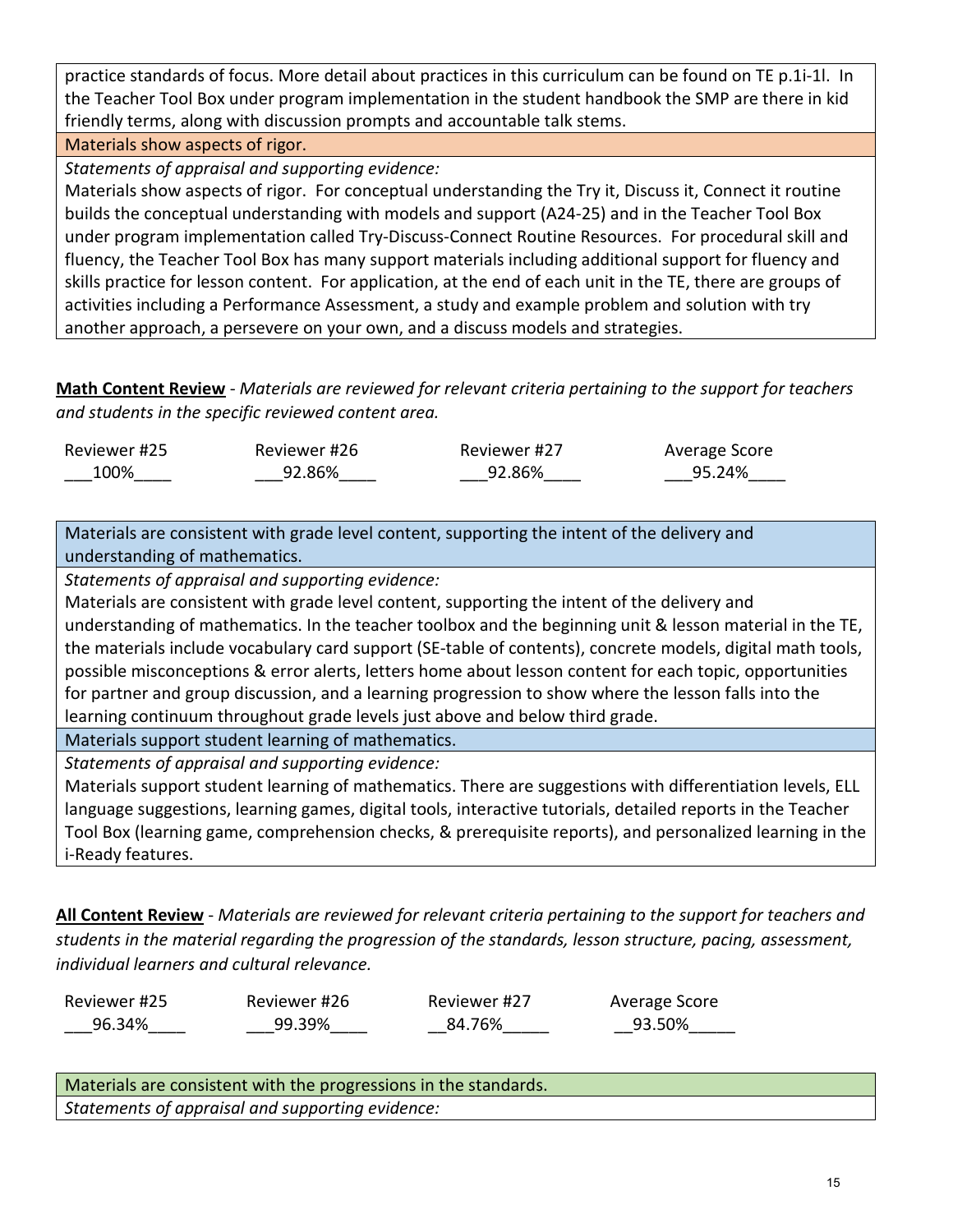Materials are consistent with the progressions in the standards. There are 33 lessons with 3-5 days per lesson plus assessments and the majority of the lessons are spent on the major content as shown by the pacing guide in TE p. B29-B30. This program uses 45-60 minutes per day for math.

Materials foster coherence through connections at a single grade, where appropriate and required by the standards.

*Statements of appraisal and supporting evidence:*

Materials foster coherence through connections at a single grade, where appropriate and required by the standards. When applicable, materials used learning progressions to show topics for immediate grade level before, lesson(s) prior to current lesson, current lesson, and future lessons at current grade level & possibly next grade level depending on the lesson. There is a chart at the beginning of each unit to show more scope and sequence of lesson sets in the units with prior building lessons and future grade lessons (for about grades ranges potentially from 1-5 with majority clustered around the 3rd grade).

Materials are well designed and take into account effective lesson structure and pacing.

*Statements of appraisal and supporting evidence:*

Materials are well designed and take into account effective lesson structure and pacing. The teacher wrap, yearly pacing, and Teacher Toolbox provide support and structure for effective lessons and time.

Materials offer teachers resources and tools to collect ongoing data about student progress on the standards.

*Statements of appraisal and supporting evidence:*

Materials offer teachers resources and tools to collect ongoing data about student progress on the standards. Materials include a student self-assessment for the student to complete at beginning and end of lesson topic. The Teacher ToolBox provides reports for learning games, comprehension checks, & prerequisite skills. The teacher wrap provides look-fors, discussions, and potential misconceptions.

Materials give all students extensive opportunities and support to explore key concepts.

*Statements of appraisal and supporting evidence:*

Materials give all students extensive opportunities and support to explore key concepts. The Try it, Discuss it, Connect it routines provide good introduction. The online materials provide interactive online tutorials, online tools, and pair share prompts in the student edition. The teacher edition has differentiation, deeper understanding for math practices, and letters home.

Materials support effective use of technology to enhance student learning. Digital materials are accessible and available in multiple platforms.

*Statements of appraisal and supporting evidence:*

Materials support effective use of technology to enhance student learning. Digital materials are accessible and available in multiple platforms. There is an icon in the teacher guides to direct the teacher to the Toolbox. The Teacher Toolbox lets you assign material based on student readiness, and provides games, reports, tutorials, fluency & skill practice, and editable materials.

Materials can be easily customized for individual learners.

*Statements of appraisal and supporting evidence:*

There are editable materials in the Teacher Toolbox including practice, fluency sheets, and assessments. There is access to all grade levels in the Teacher Toolbox. Materials can be further customized if i-ready is included (A20 for adaptive diagnostic information).

Materials take into account cultural perspectives.

*Statements of appraisal and supporting evidence:*

The cultural perspectives for the curriculum are very surface level. Teaching materials offer cultural connections to tie to lessons and activities, but most ties are only in the teacher's guide. There are mini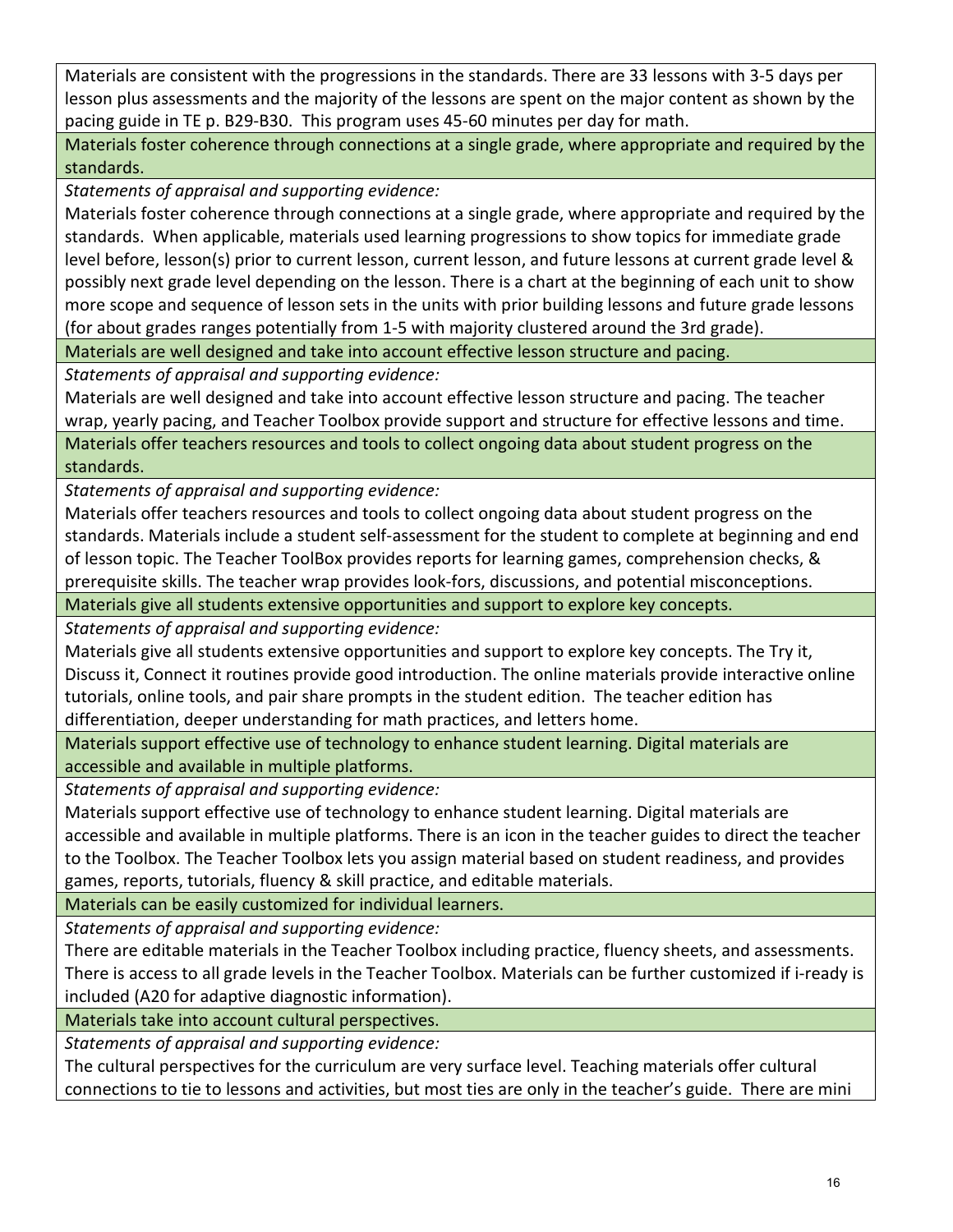pictures of about 6 diverse characters in the SE and the animated characters/avatars are present in the interactive online tutorials. The SE has photos and drawings that reflect real world common items.

**Reviewer Professional Summation** - *These materials are reviewed by Level II and Level III educators from across New Mexico. The reviewers have brought their knowledge, experience and expertise into the review of these materials. They offer here their individual summary of the material as a whole.* 

Reviewer #25 background and experience: Level 3 teacher, 28 years of teaching, NBCT adolescent generalist since 1995

*Professional summary of material:*

This curriculum covers the CCSS well and has a reasonable amount of materials to cover for a year with a well-planned order. Major content has a greater focus, as it should. Math practices are supported in the teacher wrap. There is a great amount of resources and support in the Teacher Toolbox for those who like technology. This is doable curriculum and can support a beginning teacher with the routines, supports, and suggestions provided in the teacher wrap in the TE.

Reviewer #26 background and experience: Level 2 teacher, 4 years of teaching

*Professional summary of material:*

This curriculum covers the common core state standards, math practice standards, with online Teacher Toolbox components to support technology and support for teacher instruction. The material covers the school year with pacing guide support for teachers. The content is designed to promote and engage student learning for successful student academic growth.

Reviewer #27 background and experience: Level 3 teacher, NBCT Middle Childhood Generalist, 20 years of teaching

*Professional summary of material:* 

The Ready Mathematics Curriculum address CCSS for grade 3 to include standards for math practice and content standards. The Teacher Toolbox offers support for the print teacher's guide and online components (detailed reports connected to progress, growth mindset, math confidence, productive strategy, self-regulation) to aid in student learning personalization. The Yearly Pacing supports teachers and is manageable. There is a balance of print and digital resources for students. The Ready Mathematics curriculum will support both novice and veteran teachers as they strive to help students reach their potential.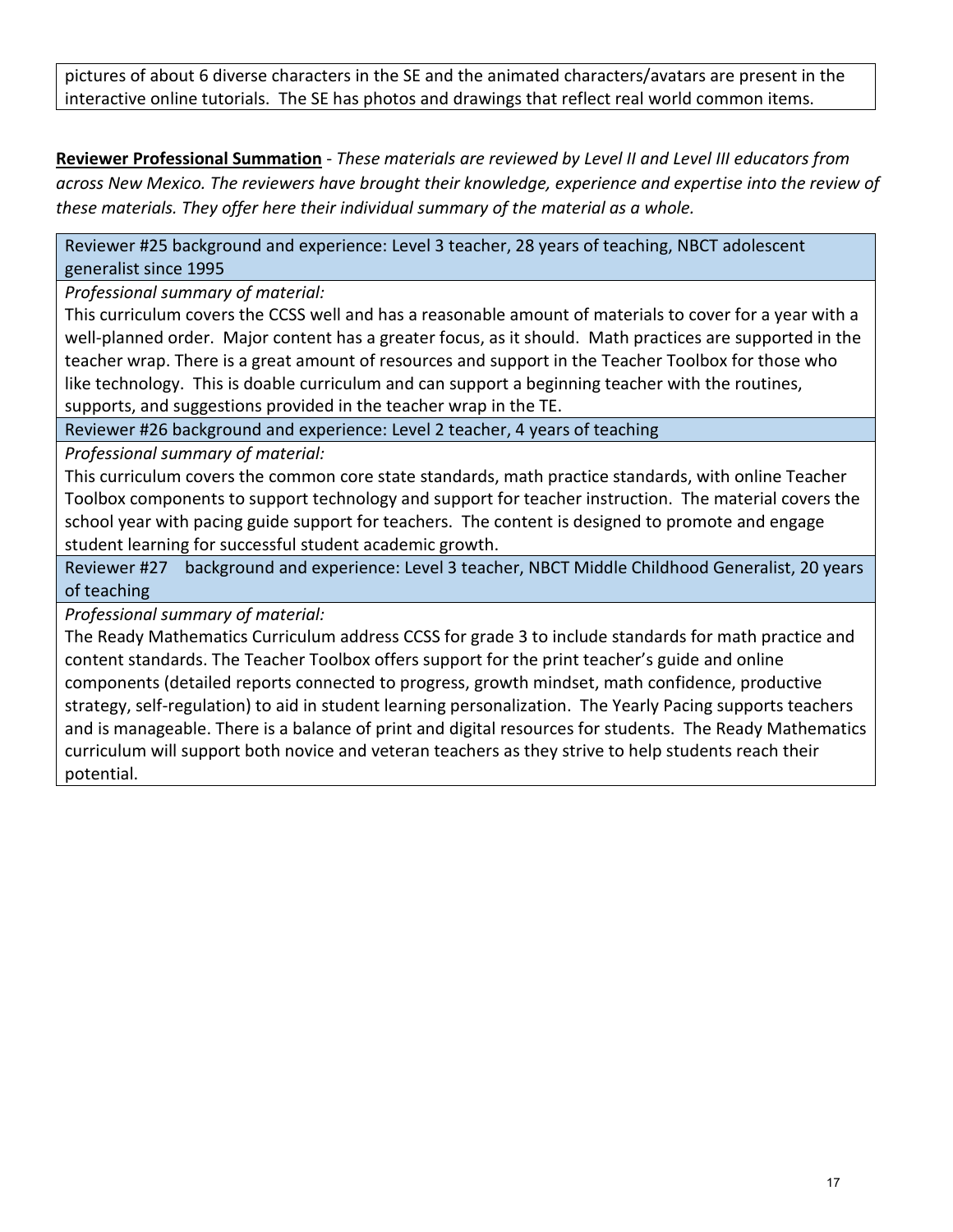# **Review Team Appraisal of Title**

### **(K-8 Mathematics)**

This appraisal form is provided for use by educators responsible for the selection of instructional materials for implementation with districts and charter schools across New Mexico to meet the needs of their student populations.

This appraisal form should be used in conjunction with the publisher provided Form D: Research Based Effectiveness Determination that supports this reviewed material which can be found on the Instructional Material Bureau website.

<https://webnew.ped.state.nm.us/bureaus/instructional-materials/the-adoption-cycle/>

| IM Title       | NM Ready Classroom | Publisher     | Curriculum Associates |
|----------------|--------------------|---------------|-----------------------|
|                | <b>Mathematics</b> |               |                       |
| <b>SE ISBN</b> | 9781495798580      | TE ISBN       | 9781495799068         |
| <b>SW ISBN</b> | N/A                | Grade         | Grade 4               |
|                |                    | Level/Content |                       |

**Core Material Designation** *(Core Material is - the comprehensive print or digital educational material, including basal material, which constitutes the necessary instructional components of a full academic course of study in those subjects for which the department has adopted content standards and benchmarks.*)

| Recommended        |              | Recommended with Reservations | Not Recommended |
|--------------------|--------------|-------------------------------|-----------------|
| <b>Total Score</b> |              |                               |                 |
| Reviewer #25       | Reviewer #26 | Reviewer #27                  | Average Score   |
| 97.67%             | 94.67        | 90.0%                         | 94.11%          |
|                    |              |                               |                 |

**Standards Review** - *Materials are reviewed for alignment with the state adopted content standards, benchmarks and performance standards.*

| Reviewer #25 | Reviewer #26 | Reviewer #27 | Average Score |
|--------------|--------------|--------------|---------------|
| 98.87%       | 93.61%       | 90.57%       | 94.35%        |

Materials align with grade level standards.

*Statements of appraisal and supporting evidence:*

Materials do align with grade level standards. The materials cover all the standards for 4th grade as shown through the Pacing Guide (TE B27-B28) and Unit Topic overviews (TE p.A4-A9) with the lessons listed with their standards of focus. Content is also identified with M (major), S (supporting), and A (additional) for type of focus on Common Core State Standards.

Materials align to standards for mathematical practice.

*Statements of appraisal and supporting evidence:*

Materials align to standards for mathematical practice. The materials cover all the standards for math practice (SMP) as shown in the Unit Topic overviews (TE p.A4-A9) with the lessons listed with their math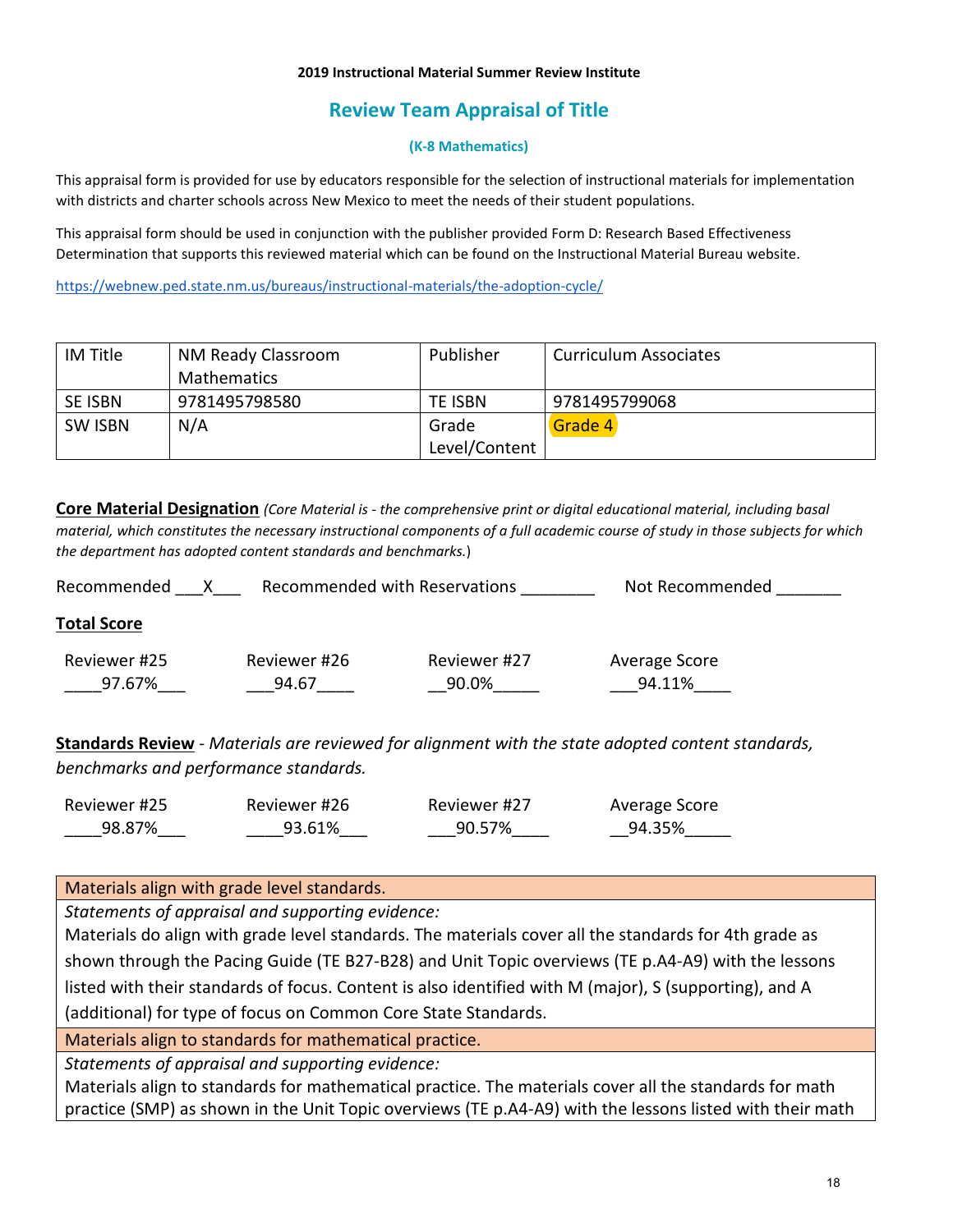practice standards of focus. More detail about practices in this curriculum can be found on TE p.1i-1l. In the Teacher Tool Box under program implementation in the student handbook, the SMP are in kid friendly terms, along with discussion prompts and accountable talk stems.

## Materials show aspects of rigor.

*Statements of appraisal and supporting evidence:*

Materials show aspects of rigor. For conceptual understanding, the Try it, Discuss it, Connect it routine builds conceptual understanding with models and support (A22-23) and in the Teacher Tool Box under program implementation called Try-Discuss-Connect Routine Resources. For procedural skill and fluency, the Teacher Tool Box has many support materials including additional support for fluency and skills practice for lesson content. For application, at the end of each unit in the TE, there are groups of activities including a Performance Assessment, a study and example problem and solution with 'try another approach', a persevere on your own, and a discuss models and strategies.

**Math Content Review** - *Materials are reviewed for relevant criteria pertaining to the support for teachers and students in the specific reviewed content area.*

| Reviewer #25 | Reviewer #26 | Reviewer #2 | Average Score |
|--------------|--------------|-------------|---------------|
| 92.86%       | 92.86%       | 92.86%      | 92.86%        |

Materials are consistent with grade level content, supporting the intent of the delivery and understanding of mathematics.

*Statements of appraisal and supporting evidence:*

Materials are consistent with grade level content, supporting the intent of the delivery and understanding of mathematics. In the teacher toolbox and the beginning unit & lesson material in the TE, the materials include vocabulary card support (SE-table of contents), concrete models, digital math tools, possible misconceptions & error alerts, letters home about lesson content for each topic, opportunities for partner and group discussion, and a learning progression to show where the lesson falls into learning continuum throughout grade levels just above and below 4th grade. At beginning Unit opener standards progression (light blue pages), the lessons are shown in progress ranges from potentially grades 2-6. Materials support student learning of mathematics.

*Statements of appraisal and supporting evidence:*

Materials support student learning of mathematics. There are suggestions with differentiation levels, ELL language suggestions, learning games, digital tools, interactive tutorials, detailed reports in the Teacher Tool Box (learning game, comprehension checks, & prerequisite reports), and personalized learning in the i-Ready features.

**All Content Review** - *Materials are reviewed for relevant criteria pertaining to the support for teachers and students in the material regarding the progression of the standards, lesson structure, pacing, assessment, individual learners and cultural relevance.*

Reviewer #25  $\_$ 95.73 $\_$ 

Reviewer #26  $\_97.56\%$ 

Reviewer #27  $\_87.80\%$ <sub>\_\_\_\_\_\_\_</sub>

Average Score  $-93.70\%$ 

Materials are consistent with the progressions in the standards.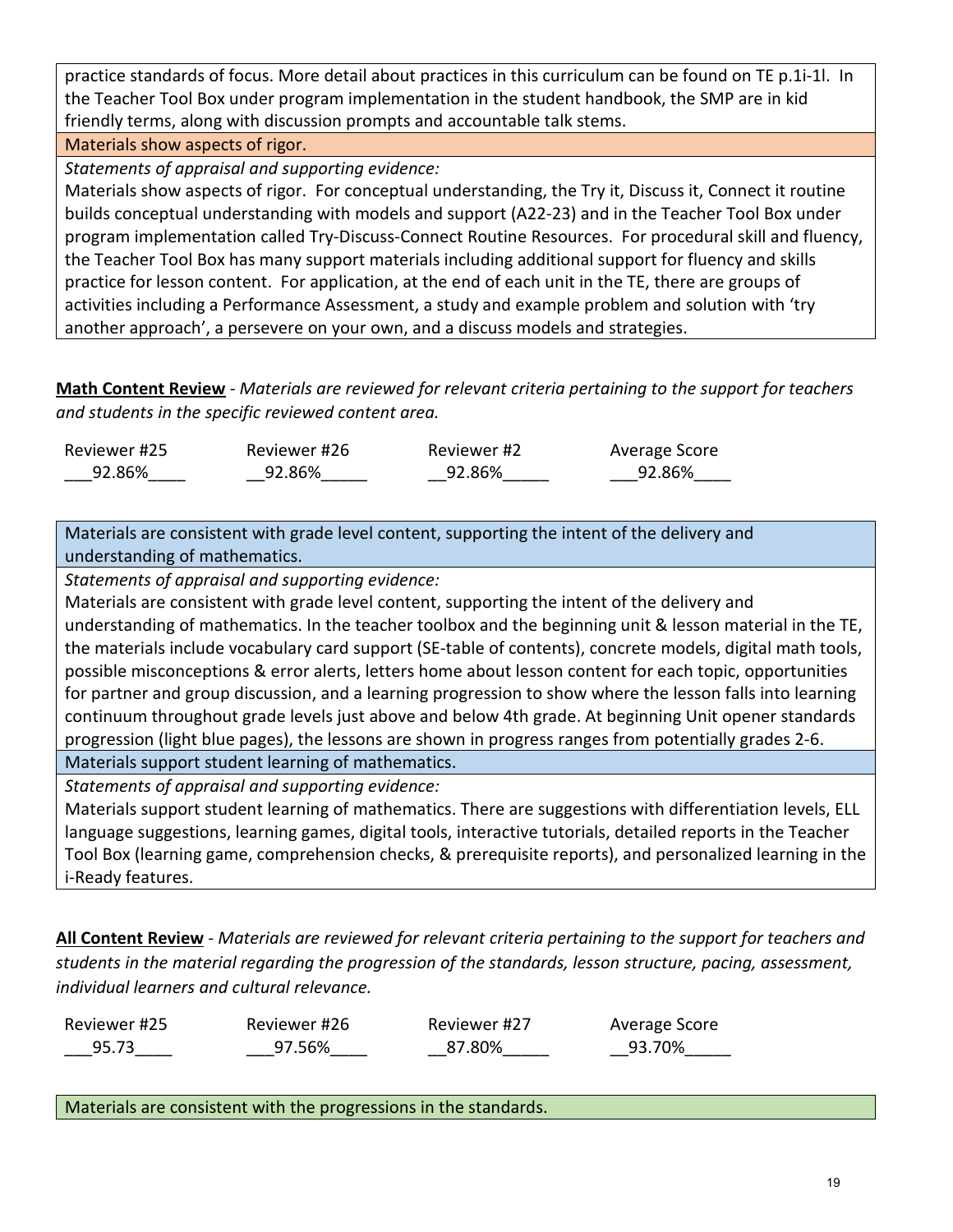*Statements of appraisal and supporting evidence:*

Materials are consistent with the progressions in the standards. There are 34 lessons with 3-5 days per lesson plus assessments and majority of the lessons are spent on the major content as shown by the pacing guide in TE p. B27-B28. This program uses 45-60 minutes per day for math.

Materials foster coherence through connections at a single grade, where appropriate and required by the standards.

*Statements of appraisal and supporting evidence:*

Materials foster coherence through connections at a single grade, where appropriate and required by the standards. When applicable, materials use learning progressions to show topics for immediate grade level before, lesson(s) prior to current lesson, current lesson, and future lessons at current grade level & possibly next grade level depending on the lesson. There is a chart at the beginning of each unit to show more scope and sequence of lesson sets in the units. Prior building lessons and future grade lessons are considered potentially for roughly grades 2-6 with majority clustered around the grade 4.

Materials are well designed and take into account effective lesson structure and pacing.

*Statements of appraisal and supporting evidence:*

Materials are well designed and take into account effective lesson structure and pacing. The teacher wrap, yearly pacing, and Teacher Toolbox provide support and structure for effective lessons and time.

Materials offer teachers resources and tools to collect ongoing data about student progress on the standards.

*Statements of appraisal and supporting evidence:*

Materials offer teachers resources and tools to collect ongoing data about student progress on the standards. Materials include a student self-assessment for the student to complete at beginning of lesson and end of lesson topic. The Teacher Toolbox provides reports for learning games, comprehension checks, and prerequisite skills. The teacher wrap provides look-for, listen-for, discussions, and potential misconceptions. If the i-Ready diagnostic is included, it creates a personalized learning path based on assessments.

Materials give all students extensive opportunities and support to explore key concepts.

*Statements of appraisal and supporting evidence:*

Materials give all students extensive opportunities and support to explore key concepts. The Try it, Discuss it, Connect it routines provide good introduction. The online materials provide interactive online tutorials, online tools, and pair share prompts in the student edition. The teacher edition has differentiation, deepen understanding for math practices, and letters home.

Materials support effective use of technology to enhance student learning. Digital materials are accessible and available in multiple platforms.

*Statements of appraisal and supporting evidence:*

Materials support effective use of technology to enhance student learning. Digital materials are accessible and available in multiple platforms. There is an icon in the teacher guides to direct the teacher to the Toolbox. The Teacher Toolbox lets you assign material based on student readiness, digital tools, provides games, reports, tutorials, fluency & skill practice, and editable materials.

Materials can be easily customized for individual learners.

*Statements of appraisal and supporting evidence:*

There are editable materials in the Teacher Toolbox including practice, fluency sheets, and assessments. There is access to all grade levels in the Teacher Toolbox. Materials can be further customized, if i-Ready is included (A18 for adaptive diagnostic information).

Materials take into account cultural perspectives.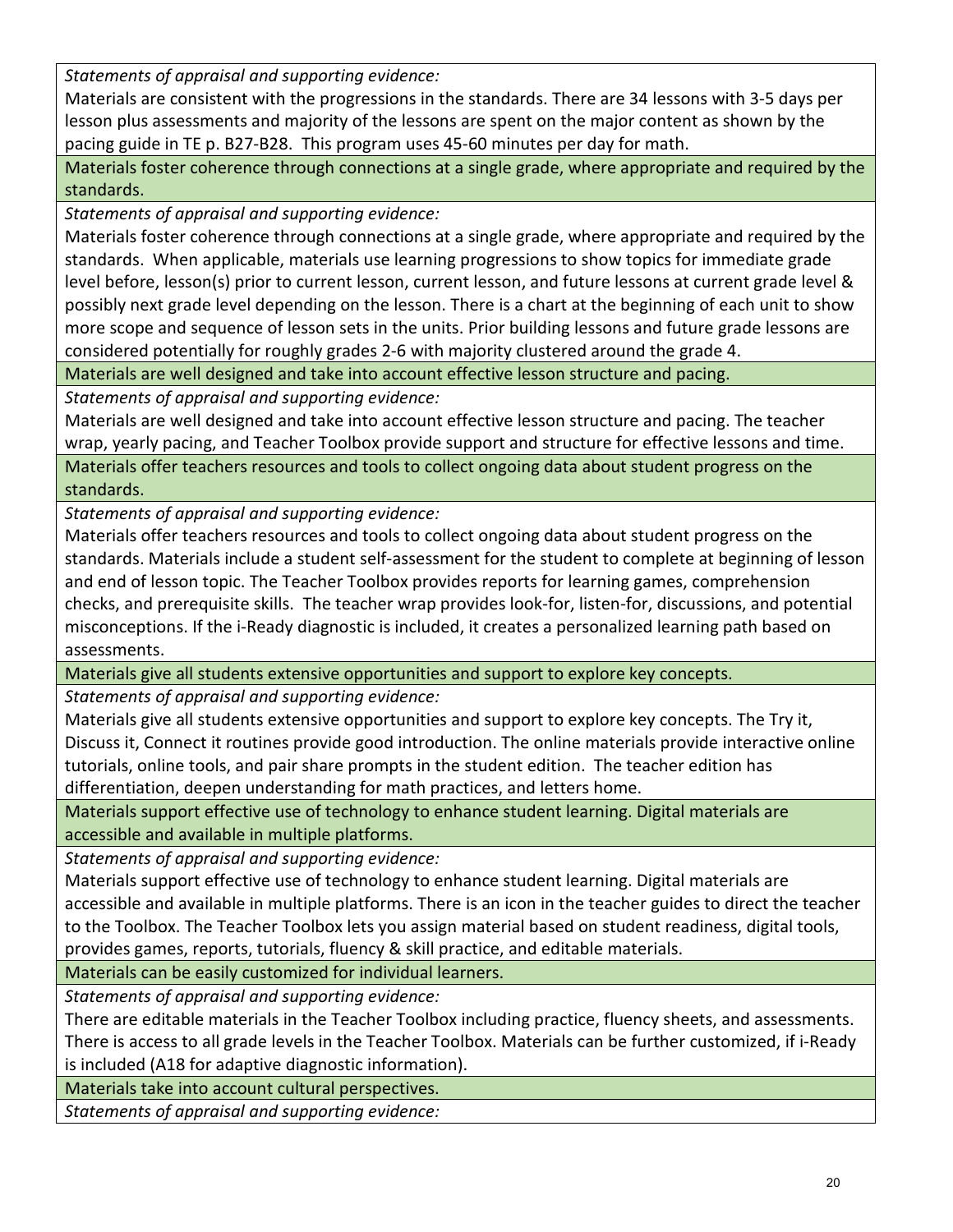The cultural perspectives for the curriculum are at a surface level. Teaching materials offer cultural connections to tie to lessons and activities, but most ties are only in the teacher's guide. There are mini pictures of diverse characters in the SE and the animated characters/avatars are present in the interactive online tutorials. The SE has photos and drawings that reflect real world common items.

**Reviewer Professional Summation** - *These materials are reviewed by Level II and Level III educators from across New Mexico. The reviewers have brought their knowledge, experience and expertise into the review of these materials. They offer here their individual summary of the material as a whole.* 

Reviewer #25 background and experience: Level 3 teacher, 28 years of teaching, NBCT adolescent generalist since 1995

*Professional summary of material:*

This curriculum covers the CCSS well and has a reasonable amount of materials to cover for a year with a well-planned order. Major content has a greater focus, as it should. Math practices are supported in the teacher wrap. There is a great amount of resources and support in the Teacher Toolbox for those who like technology. This is a doable curriculum and can support a beginning teacher with the routines, supports, and suggestions provided in the teacher wrap in the TE.

Reviewer #26 background and experience: Level 2 teacher, 4 years of teaching

*Professional summary of material:*

This curriculum covers the common core state standards, math practice standards, with online Teacher Toolbox components to support technology, and support for teacher instruction. The material covers the school year with pacing guide support for teachers. The content is designed to promote and engage student learning for successful student academic growth.

Reviewer #27 background and experience: Level 3 teacher, NBCT Middle Childhood Generalist, 20 years of teaching

*Professional summary of material:*

The Ready Mathematics Curriculum address CCSS for grade 4 to include standards for math practice and content standards. The Teacher Toolbox offers support for the print teacher's guide and online components (detailed reports connected to progress, growth mindset, math confidence, productive strategy, self-regulation) to aid in student learning personalization. The Yearly Pacing supports teachers and is manageable. There is a balance of print and digital resources for students. The Ready Mathematics curriculum will support both novice and veteran teachers as they strive to help students reach their potential.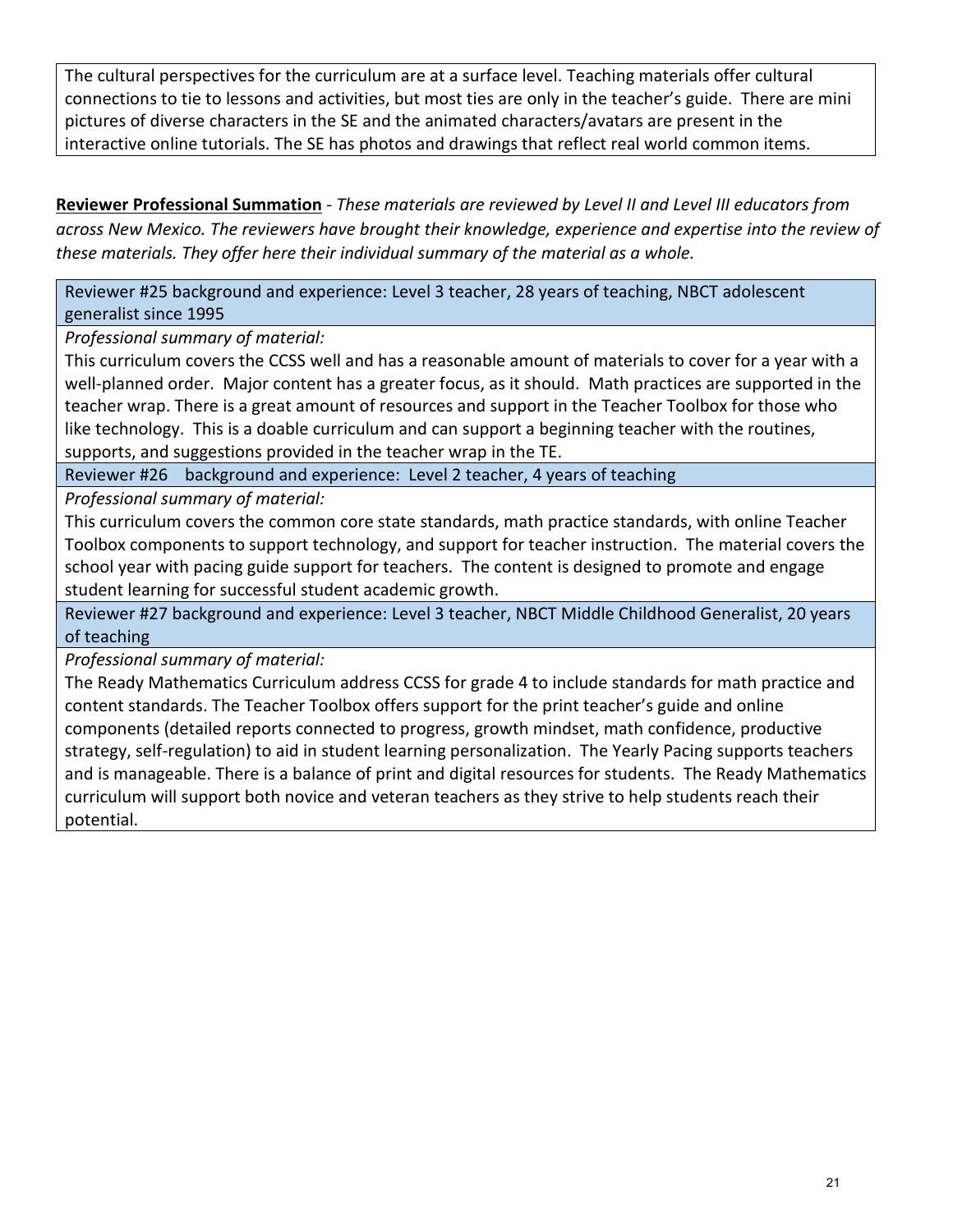# **Review Team Appraisal of Title**

### **(K-8 Mathematics)**

This appraisal form is provided for use by educators responsible for the selection of instructional materials for implementation with districts and charter schools across New Mexico to meet the needs of their student populations.

This appraisal form should be used in conjunction with the publisher provided Form D: Research Based Effectiveness Determination that supports this reviewed material which can be found on the Instructional Material Bureau website.

<https://webnew.ped.state.nm.us/bureaus/instructional-materials/the-adoption-cycle/>

| IM Title       | NM Ready Classroom | Publisher     | Curriculum Associates |
|----------------|--------------------|---------------|-----------------------|
|                | <b>Mathematics</b> |               |                       |
| <b>SE ISBN</b> | 9781495798597      | TE ISBN       | 9781495799075         |
| <b>SW ISBN</b> | N/A                | Grade         | Grade 5               |
|                |                    | Level/Content |                       |

**Core Material Designation** *(Core Material is - the comprehensive print or digital educational material, including basal material, which constitutes the necessary instructional components of a full academic course of study in those subjects for which the department has adopted content standards and benchmarks.*)

| Recommended with Reservations<br>Recommended |                        |                       | Not Recommended         |  |
|----------------------------------------------|------------------------|-----------------------|-------------------------|--|
| <b>Total Score</b>                           |                        |                       |                         |  |
| Reviewer #25<br>97.5%                        | Reviewer #26<br>92.17% | Reviewer #27<br>96.0% | Average Score<br>95.22% |  |

**Standards Review** - *Materials are reviewed for alignment with the state adopted content standards, benchmarks and performance standards.*

| Reviewer #25 | Reviewer #26 | Reviewer #27 | Average Score |
|--------------|--------------|--------------|---------------|
| 99.2%        | 91.96%       | 96.71%       | 95.96%        |

Materials align with grade level standards.

*Statements of appraisal and supporting evidence:*

Materials do align with grade level standards. The materials cover all the standards for 5th grade as shown through the Pacing Guide (TE B27-B28) and Unit Topic overviews (TE p.A4-A9) with the lessons listed with their standards of focus. Content is also identified with M (major), S (supporting), and A (additional) for type of focus on Common Core State Standards.

Materials align to standards for mathematical practice.

*Statements of appraisal and supporting evidence:*

Materials align to standards for mathematical practice. The materials cover all the standards for math practices (SMPs) as shown in the Unit Topic overviews (TE p.A4-A9), and the lessons are listed with their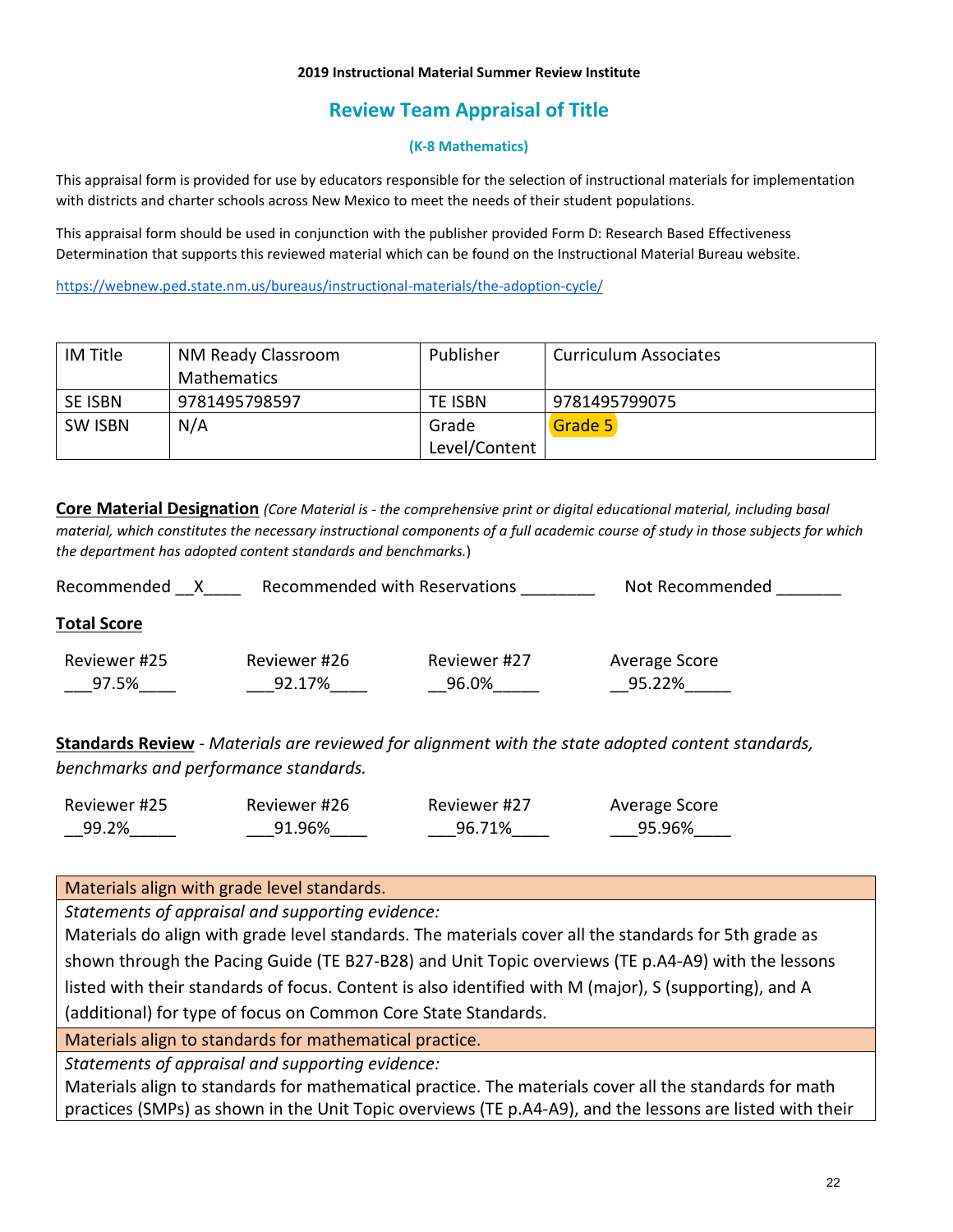math practice standards of focus. More detail about practices in this curriculum can be found on TE p.1i-1l. In the Teacher Tool Box under program implementation in the student handbook, the SMPs are in kid friendly terms, along with discussion prompts and accountable talk stems.

## Materials show aspects of rigor.

*Statements of appraisal and supporting evidence:*

Materials show aspects of rigor. For conceptual understanding, the Try it, Discuss it and Connect it routine builds the conceptual understanding with models and support (A22-28). This is assisted by the Teacher Tool Box under program implementation called Try-Discuss-Connect Routine Resources. For procedural skill and fluency, the Teacher Tool Box has many support materials including additional support for fluency and skills practice for lesson content. For application, at the end of each unit in the TE, there are a group of activities which provide support: a Performance Assessment, a study and example problem, a solution with try another approach, a persevere on your own, and a discuss models and strategies.

**Math Content Review** - *Materials are reviewed for relevant criteria pertaining to the support for teachers and students in the specific reviewed content area.*

| Reviewer #25 | Reviewer #26 | Reviewer #2 | Average Score |
|--------------|--------------|-------------|---------------|
| 92.86%       | 92.86%       | 92.86%      | 92.86%        |

Materials are consistent with grade level content, supporting the intent of the delivery and understanding of mathematics.

*Statements of appraisal and supporting evidence:*

Materials are consistent with grade level content, supporting the intent of the delivery and understanding of mathematics. In the teacher toolbox and the beginning unit & lesson material in the TE, the materials include vocabulary card support (SE-table of contents), concrete models, digital math tools, possible misconceptions & error alerts, letters home about lesson content for each topic, and opportunities for partner and group discussion. There is also a learning progression to show where the lesson falls into the learning continuum throughout grade levels just above and below 5th grade. At beginning Unit opener standards progression (light blue pages), the lessons are shown in progress ranges from potentially grades 3-7.

Materials support student learning of mathematics.

*Statements of appraisal and supporting evidence:*

Materials support student learning of mathematics. There are suggestions with differentiation levels, ELL language suggestions, learning games, digital tools, interactive tutorials, detailed reports in the Teacher Tool Box (learning game, comprehension checks, & prerequisite reports), and personalized learning in the i-Ready features. Materials are consistent with the progressions in the standards. There are 33 lessons with 3-5 days per lesson. The assessments and majority of the lessons are spent on the major content, as shown by the pacing guide in TE p. B27-B28. This program uses 45-60 minutes per day for math.

**All Content Review** - *Materials are reviewed for relevant criteria pertaining to the support for teachers and students in the material regarding the progression of the standards, lesson structure, pacing, assessment, individual learners and cultural relevance.*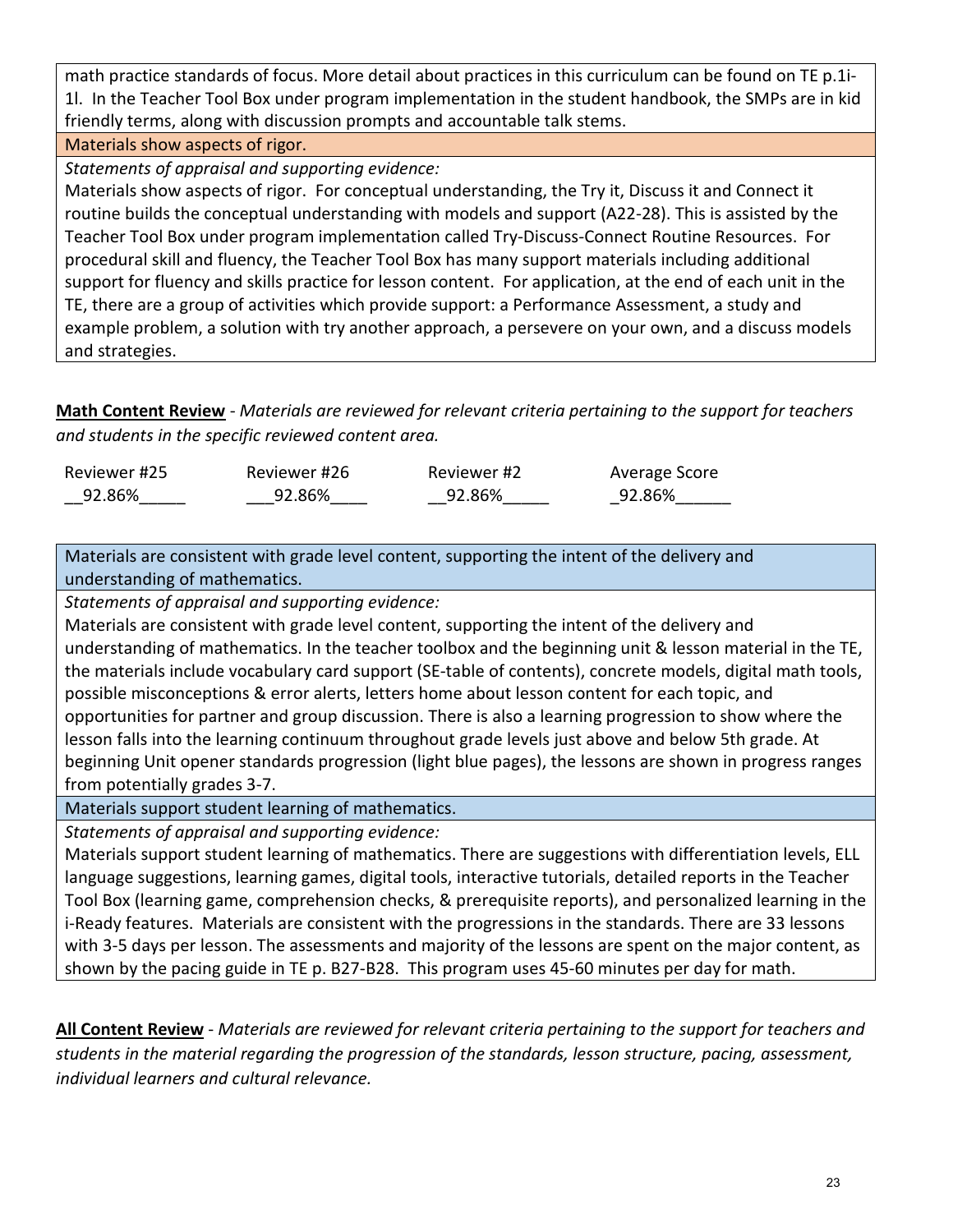### Materials are consistent with the progressions in the standards.

*Statements of appraisal and supporting evidence:*

Materials are consistent with the progressions in the standards. There are 33 lessons with 3-5 days per lesson plus assessments and majority of the lessons are spent on the major content as shown by the pacing guide in TE p. B27-B28. This program uses 45-60 minutes per day for math.

Materials foster coherence through connections at a single grade, where appropriate and required by the standards.

*Statements of appraisal and supporting evidence:*

Materials foster coherence through connections at a single grade, where appropriate and required by the standards. When applicable, materials used learning progressions to show topics for immediate grade level before, lesson(s) prior to current lesson, current lesson, and future lessons at current grade level & possibly next grade level depending on the lesson. There is a chart at the beginning of each unit to show more scope and sequence of lesson sets in the units. Prior building lessons and future grade lessons are provided to support grade ranges, potentially from 3-7, with majority clustered around the 5th grade. Materials are well designed and take into account effective lesson structure and pacing.

*Statements of appraisal and supporting evidence:*

Materials are well designed and take into account effective lesson structure and pacing. The teacher wrap, yearly pacing, and Teacher Toolbox provide support and structure for effective lessons and time. Materials offer teachers resources and tools to collect ongoing data about student progress on the standards.

*Statements of appraisal and supporting evidence:*

Materials offer teachers resources and tools to collect ongoing data about student progress on the standards. Materials include a student self-assessment for the student to complete at beginning and end of lesson topic. The Teacher Toolbox provides reports for learning game, comprehension checks, & prerequisite skills. The teacher wrap provides look-for, listen-for, discussions, and potential misconceptions. If the i-Ready diagnostic is included, it creates a personalized learning path based on assessments.

Materials give all students extensive opportunities and support to explore key concepts.

*Statements of appraisal and supporting evidence:*

Materials give all students extensive opportunities and support to explore key concepts. The Try it, Discuss it, Connect it routines provide good introduction. The online materials provide interactive online tutorials, online tools, and pair share prompts in the student edition. The teacher edition has differentiation, deepen understanding for math practices, and letters home.

Materials support effective use of technology to enhance student learning. Digital materials are accessible and available in multiple platforms.

*Statements of appraisal and supporting evidence:*

Materials support effective use of technology to enhance student learning. Digital materials are accessible and available in multiple platforms. There is an icon in the teacher guides to direct the teacher to the Toolbox. The Teacher Toolbox lets you assign material based on student readiness, digital tools, provides games, reports, tutorials, fluency & skill practice, and editable materials.

Materials can be easily customized for individual learners.